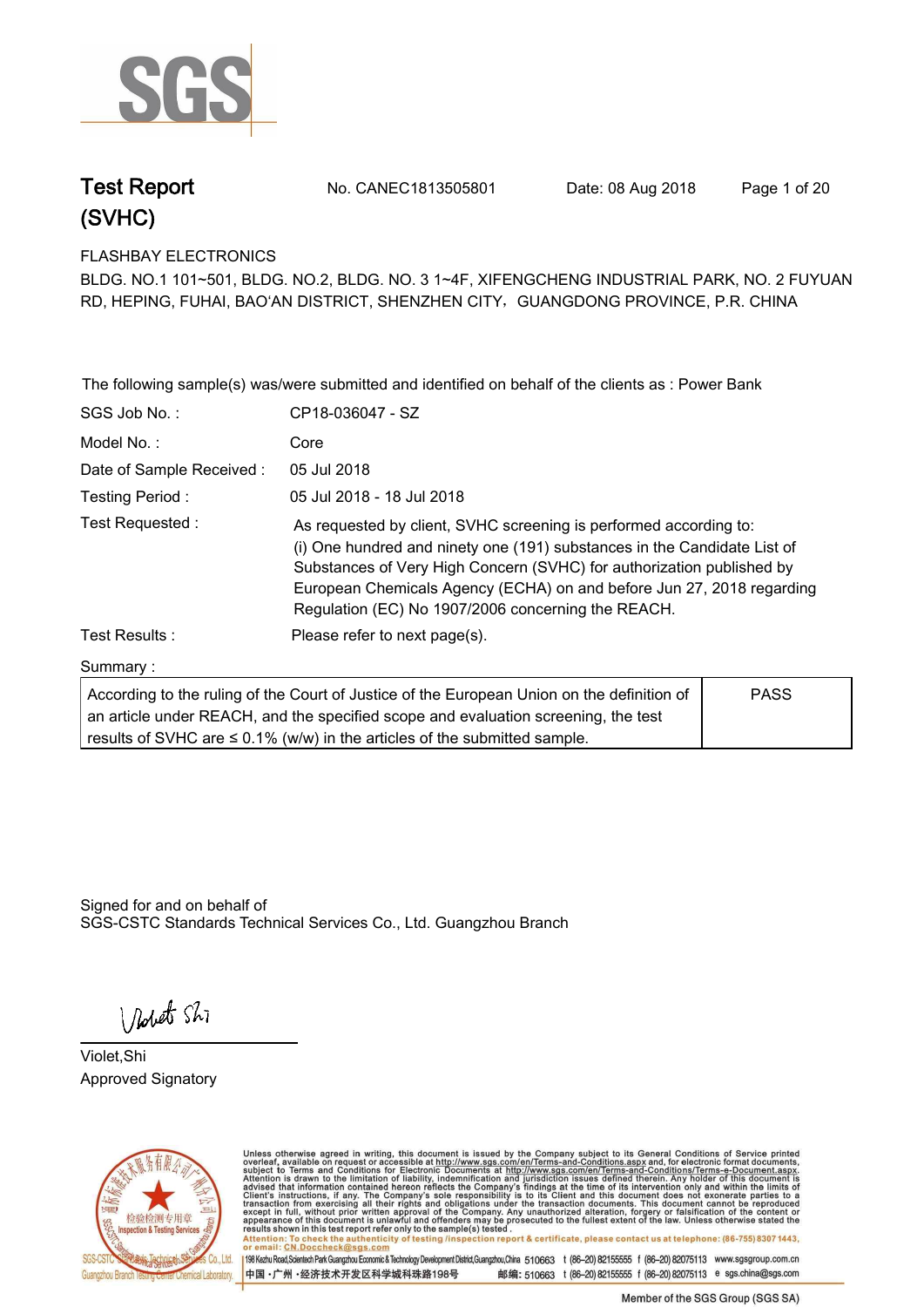

**Test Report. No. CANEC1813505801 Date: 08 Aug 2018. Page 2 of 20.**

#### **Remark :.**

 **(1) The chemical analysis of specified SVHC is performed by means of currently available analytical techniques against the following SVHC related documents published by ECHA: http://echa.europa.eu/web/guest/candidate-list-table** 

 **These lists are under evaluation by ECHA and may subject to change in the future.** 

### **(2) Concerning article(s):**

 **In accordance with Regulation (EC) No 1907/2006, any EU producer or importer of articles shall notify ECHA, in accordance with paragraph 4 of Article 7, if a substance meets the criteria in Article 57 and is identified in accordance with Article 59(1) of the Regulation, if (a) the substance in the Candidate List is present in those articles in quantities totaling over one tonne per producer or importer per year; and (b) the substance in the Candidate List is present in those articles above a concentration of 0.1% weight by weight (w/w).** 

 **Article 33 of Regulation (EC) No 1907/2006 requires supplier of an article containing a substance meeting the criteria in Article 57 and identified in accordance with Article 59(1) in a concentration above 0.1% weight by weight (w/w) shall provide the recipient of the article with sufficient information, available to the supplier, to allow safe use of the article including, as a minimum, the name of that substance in the Candidate List.** 

 **SGS adopts the ruling of the Court of Justice of the European Union on the definition of an article under REACH unless indicated otherwise. Detail explanation is available at the following link:** 

 **http://www.sgs.com/-/media/global/documents/technical-documents/technical-bulletins/sgs-crs position-statement-on-svhc-in-articles-a4-en-16-06.pdf?la=en** 

 **(3) Concerning material(s):** 

 **Test results in this report are based on the tested sample. This report refers to testing result of tested sample submitted as homogenous material(s). In case such material is being used to compose an article, the results indicated in this report may not represent SVHC concentration in such article. If this report refers to testing result of composite material group by equal weight proportion, the material in each composite test group may come from more than one article.** 

 **If the sample is a substance or mixture, and it directly exports to EU, client has the obligation to comply with the supply chain communication obligation under Article 31 of Regulation (EC) No. 1907/2006 and the conditions of Authorization of substance of very high concern included in the Annex XIV of the Regulation (EC) No. 1907/2006.** 

#### **(4) Concerning substance and preparation:**

 **If a SVHC is found over 0.1% (w/w) and/or the specific concentration limit which is set in Regulation (EC) No 1272/2008 and its amendments, client is suggested to prepare a Safety Data Sheet (SDS) against the SVHC to comply with the supply chain communication obligation under Regulation (EC) No 1907/2006, in which:** 



Unless otherwise agreed in writing, this document is issued by the Company subject to its General Conditions of Service printed overleaf, available on request or accessible at http://www.sgs.com/en/Terms-and-Conditions.asp Attention: To check the authenticity of testing /inspection report & certificate, please contact us at telephone: (86-755) 8307 1443,<br>or email: CN.Doccheck@sgs.com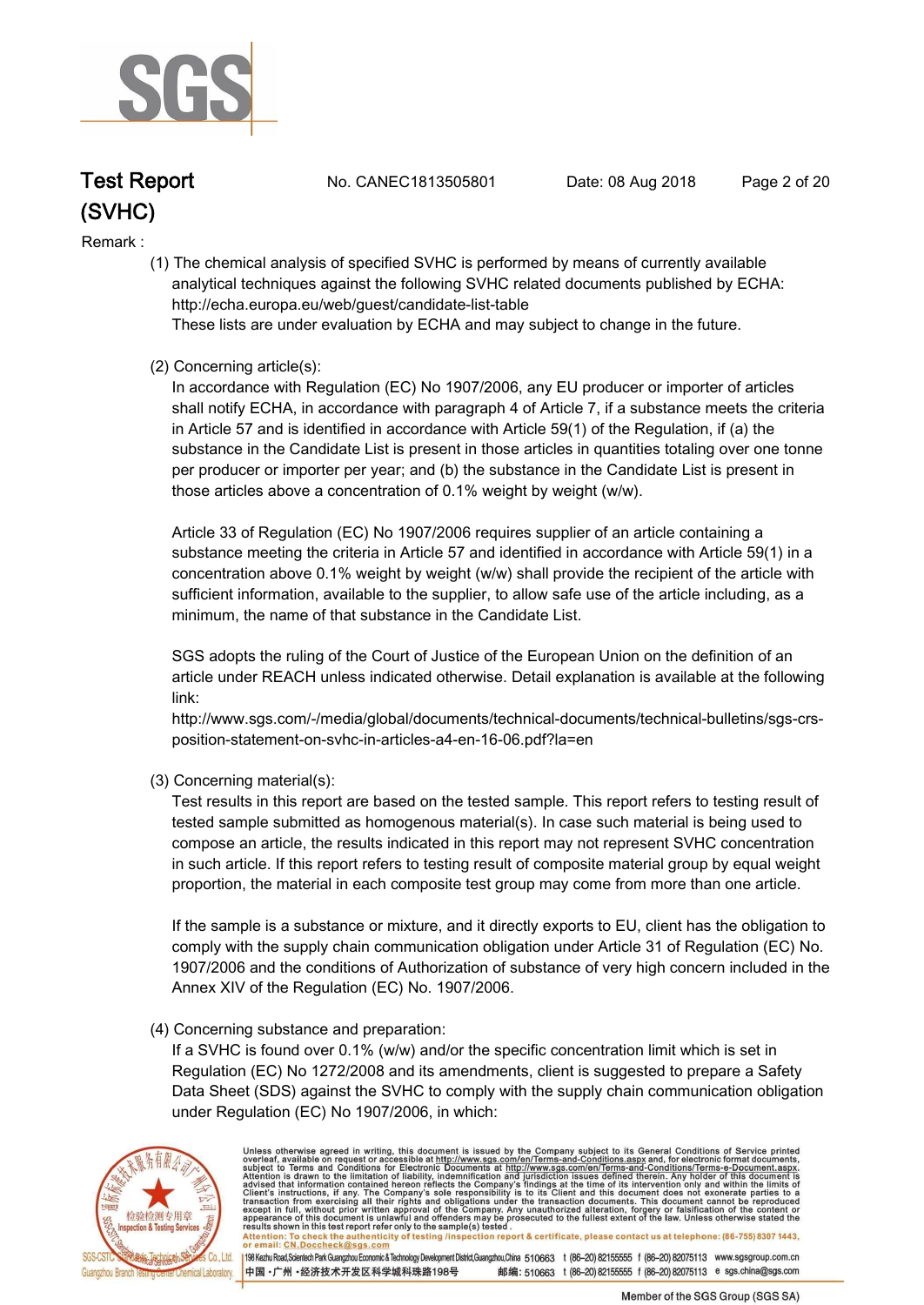

**Test Report. No. CANEC1813505801 Date: 08 Aug 2018. Page 3 of 20.**

 **- a substance that is classified as hazardous under the CLP Regulation (EC) No 1272/2008.** 

 **- a mixture that is classified as hazardous under the CLP Regulation (EC) No 1272/2008, when it contains a substance with concentration equal to, or greater than the classification limit as set in Regulation (EC) No. 1272/2008; or** 

 **- a mixture is not classified as hazardous under the CLP Regulation (EC) No 1272/2008, but contains either:** 

 **(a) a substance posing human health or environmental hazards in an individual concentration of ≥ 1 % by weight for mixtures that are solid or liquids (i.e., non-gaseous mixtures) or ≥ 0.2 % by volume for gaseous mixtures; or** 

 **(b) a substance that is PBT, or vPvB in an individual concentration of ≥ 0.1 % by weight for mixtures that are solid or liquids (i.e., non-gaseous mixtures); or** 

 **(c) a substance on the SVHC candidate list (for reasons other than those listed above), in an individual concentration of ≥ 0.1 % by weight for non-gaseous mixtures; or** 

 **(d) a substance for which there are Europe-wide workplace exposure limits.**

 **(5) If a SVHC is found over the reporting limit, client is suggested to identify the component which contains the SVHC and the exact concentration of the SVHC by requesting further quantitative analysis from the laboratory.** 

#### **Test Sample :.**

**Sample Description :.**

| Specimen No.    | <b>SGS Sample ID</b> | <b>Description</b> |
|-----------------|----------------------|--------------------|
| SN <sub>1</sub> | CAN18-135058.006     | Metal group        |
| SN <sub>2</sub> | CAN18-135058.007     | Nonmetal group     |
| SN <sub>3</sub> | CAN18-135058.008     | Battery            |
| SN <sub>4</sub> | CAN18-135058.009     | Nonmetal group     |

#### **Test Method :.**

**SGS In-House method- GZTC CHEM-TOP-092-01, GZTC CHEM-TOP-092-02, Analyzed by ICP-OES, UV-VIS, GC-MS, HPLC-DAD/MS and Colorimetric Method..**



Unless otherwise agreed in writing, this document is issued by the Company subject to its General Conditions of Service printed overleaf, available on request or accessible at http://www.sgs.com/en/Terms-and-Conditions.asp resums shown in mas lost report their unit to the sample(s) lesied .<br>Attention: To check the authenticity of testing /inspection report & certificate, please contact us at telephone: (86-755) 8307 1443,<br>or email: <u>CN.Docch</u>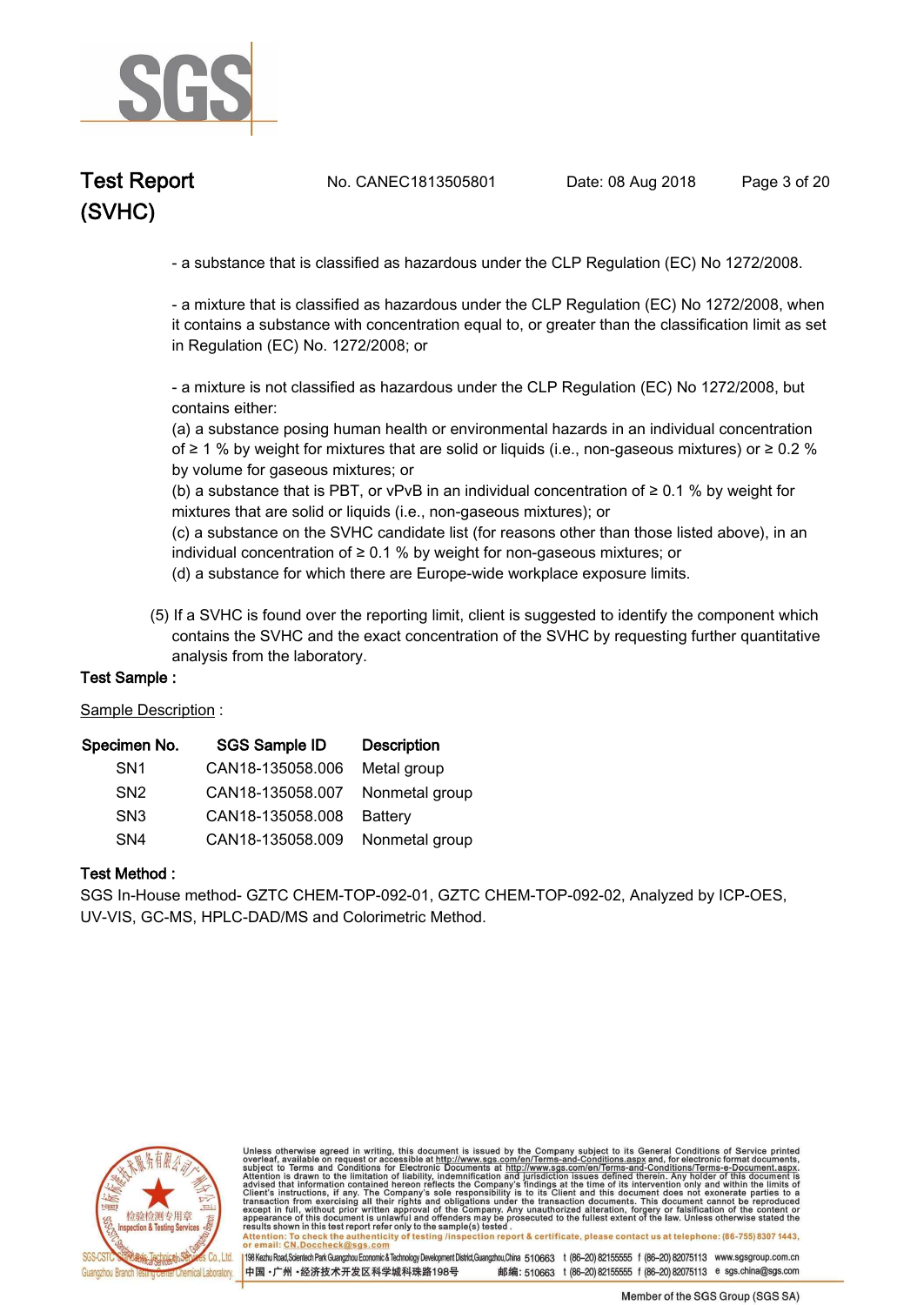

**Test Report. No. CANEC1813505801 Date: 08 Aug 2018. Page 4 of 20.**

### **Test Result: (Substances in the Candidate List of SVHC)**

|                          | <b>Batch Substance Name</b>       | CAS No. | 006<br>Concentration (%) | (% )<br>RL |
|--------------------------|-----------------------------------|---------|--------------------------|------------|
| $\overline{\phantom{0}}$ | All tested SVHC in candidate list | $\sim$  | ΝD                       | $\sim$     |

### **Test Result: (Substances in the Candidate List of SVHC)**

|                          | Batch Substance Name              | CAS No. | 007               | (% )<br>RL |
|--------------------------|-----------------------------------|---------|-------------------|------------|
|                          |                                   |         | Concentration (%) |            |
| $\overline{\phantom{0}}$ | All tested SVHC in candidate list | $\sim$  | NĽ                | $\sim$     |

### **Test Result: (Substances in the Candidate List of SVHC)**

|    | <b>Batch Substance Name</b>         | CAS No.                  | 008               | <b>RL</b> (%) |
|----|-------------------------------------|--------------------------|-------------------|---------------|
|    |                                     |                          | Concentration (%) |               |
|    | Cobalt dichloride*                  | 7646-79-9                | NA <sup>^</sup>   | 0.010         |
| IV | Cobalt(II) carbonate*               | 513-79-1                 | NA <sup>^</sup>   | 0.010         |
| IV | Cobalt(II) diacetate*               | 71-48-7                  | NA <sup>^</sup>   | 0.010         |
| IV | Cobalt(II) dinitrate*               | 10141-05-6               | NA <sup>^</sup>   | 0.010         |
| IV | Cobalt(II) sulphate*                | 10124-43-3               | NA <sup>^</sup>   | 0.010         |
|    | Other tested SVHC in candidate list | $\overline{\phantom{0}}$ | <b>ND</b>         |               |

### **Test Result: (Substances in the Candidate List of SVHC)**

|        | <b>Batch Substance Name</b>       | CAS No. | 009<br>Concentration (%) | (% )<br>∵ RL |
|--------|-----------------------------------|---------|--------------------------|--------------|
| $\sim$ | All tested SVHC in candidate list |         | ΝD                       | -            |



Unless otherwise agreed in writing, this document is issued by the Company subject to its General Conditions of Service printed overleaf, available on request or accessible at http://www.sgs.com/en/Terms-and-Conditions.asp results shown in this test report refer only to the sample(s) tested .<br>Attention: To check the authenticity of testing /inspection report & certificate, please contact us at telephone: (86-755) 8307 1443,<br>or email: <u>CN.Doc</u>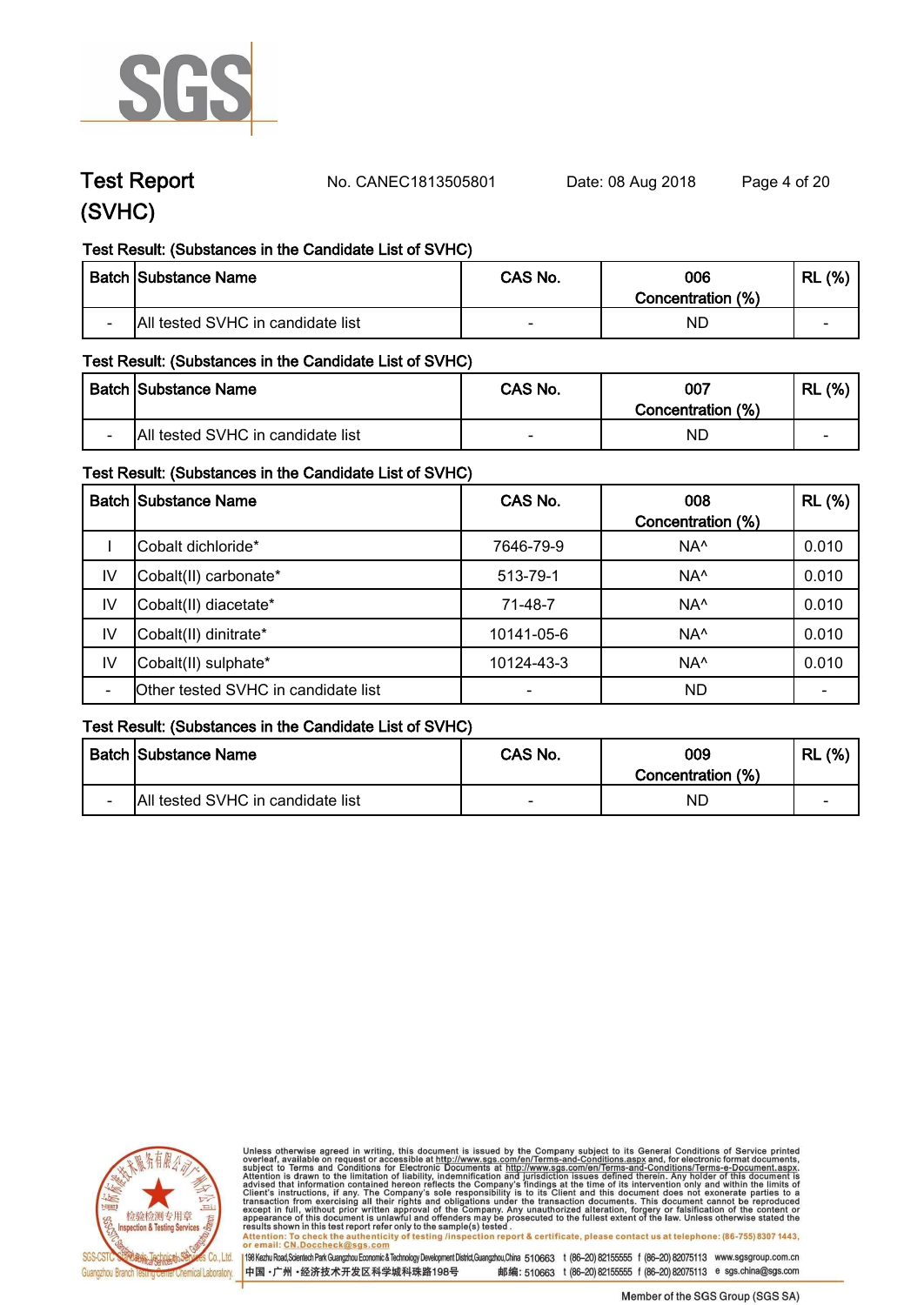

**Test Report. No. CANEC1813505801 Date: 08 Aug 2018. Page 5 of 20.**

# **(SVHC)**

#### **Notes :.**

**1.The table above only shows detected SVHC, and SVHC that below RL are not reported.** 

**Please refer to Appendix for the full list of tested SVHC.**

**2.RL = Reporting Limit. All RL are based on homogenous material.ND = Not detected (lower than RL), ND is denoted on the SVHC substance.**

**3.\* The test result is based on the calculation of selected element(s) and to the worst-case scenario. \*\* The test result is based on the calculation of selected marker(s) and to the worst-case scenario.For detail information,** 

**please refer to the SGS REACH website :** 

**www.reach.sgs.com/substance-of-very-high-concern-analysis-information-page.htm** 

**4. RL = 0.01% is evaluated for element (i.e. cobalt, arsenic, lead, chromium (VI), aluminum, zirconium, boron, strontium, zinc, antimony, titanium, barium and cadmium respectively), except molybdenum RL=0.001%, boron RL=0.005% (only for Lead bis(tetrafluoroborate)), chromium (VI) RL=0.005% (only for Pentazinc chromate octahydroxide)..**

**5. Calculated concentration of boric compounds are based on the water extractive boron by ICP-OES..**

**6. ∆ CAS No. of diastereoisomers identified (α-HBCDD, β-HBCDD, γ-HBCDD): 134237-50-6, 134237-51-7, 134237-52-8.** 

**7. ☆ CAS No. of Hexahydromethylphthalic anhydride, Hexahydro-4-methylphthalic anhydride, Hexahydro-1-methylphthalic anhydride, Hexahydro-3-methylphthalic anhydride: 25550-51-0, 19438-60-9, 48122-14-1, 57110-29-9; EC No. of those: 247-094-1, 243-072-0, 256-356-4, 260-566-1. 8. § The substance is proposed for the identification as SVHC only where it contains** 

**Michler's ketone (CAS Number: 90-94-8) or Michler's base (CAS Number: 101-61-1) ≥0.1% (w/w).**

**9. Composite test has been performed in equal proportion for the components/material per client requested. And the result is calculated using the minimum sample weight.**

**10. In consideration of the analysis requirement and the limit of sample volume, the screening test for the article is based on components / material enough to test.**

**11.NA^ = Upon further test verification on the specific detected element(s) of SVHC and also information provided from client, the possibility that the element(s) content originate from SVHC is very unlikely, even though their presence cannot be exclude entirely. It may be assumed that the detected element(s) have a non-SVHC source..**



Unless otherwise agreed in writing, this document is issued by the Company subject to its General Conditions of Service printed overleaf, available on request or accessible at http://www.sgs.com/en/Terms-and-Conditions.asp

resums shown in mas lost report their unit to the sample(s) lesied .<br>Attention: To check the authenticity of testing /inspection report & certificate, please contact us at telephone: (86-755) 8307 1443,<br>or email: <u>CN.Docch</u>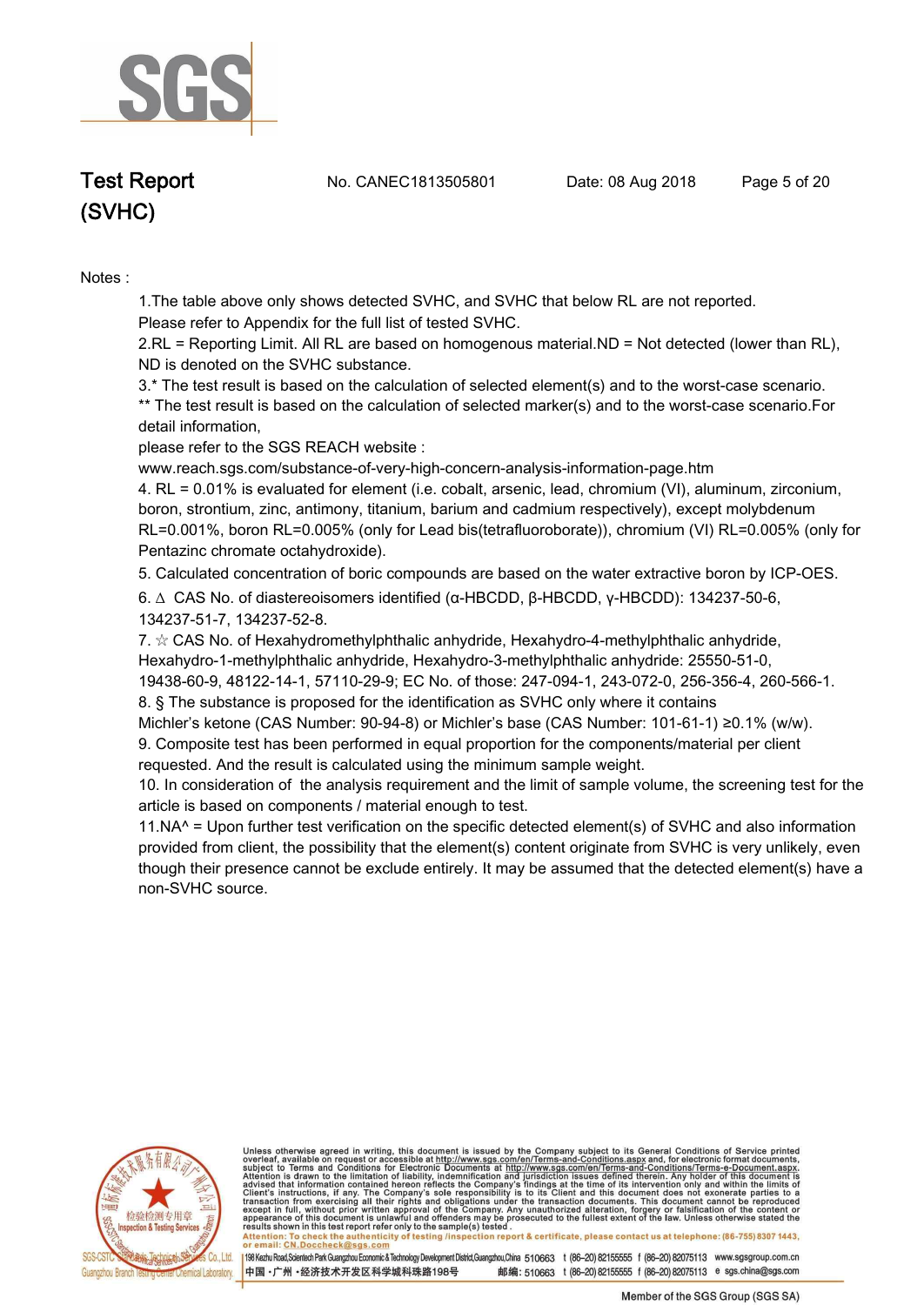

**Test Report. No. CANEC1813505801 Date: 08 Aug 2018. Page 6 of 20.**

## **(SVHC)**

### **Appendix**

### **Full list of tested SVHC:**

| <b>Batch</b> | No.            | <b>Substance Name</b>                                                                                                   | CAS No.                      | <b>RL</b> (%) |
|--------------|----------------|-------------------------------------------------------------------------------------------------------------------------|------------------------------|---------------|
| I            | $\mathbf{1}$   | 4,4'-Diaminodiphenylmethane(MDA)                                                                                        | 101-77-9                     | 0.100         |
| $\mathbf{I}$ | $\overline{2}$ | 5-tert-butyl-2,4,6-trinitro-m-xylene (musk xylene)                                                                      | $81 - 15 - 2$                | 0.100         |
| $\mathbf{I}$ | 3              | Alkanes, C10-13, chloro (Short Chain Chlorinated Paraffins)                                                             | 85535-84-8                   | 0.100         |
|              | 4              | Anthracene                                                                                                              | 120-12-7                     | 0.100         |
| <b>I</b>     | 5              | Benzyl butyl phthalate (BBP)                                                                                            | 85-68-7                      | 0.100         |
| $\mathbf{I}$ | 6              | Bis (2-ethylhexyl)phthalate (DEHP)                                                                                      | 117-81-7                     | 0.100         |
| $\mathbf{I}$ | $\overline{7}$ | Bis(tributyltin) oxide (TBTO)                                                                                           | 56-35-9                      | 0.100         |
| $\mathbf{I}$ | 8              | Cobalt dichloride*                                                                                                      | 7646-79-9                    | 0.010         |
| $\mathbf{I}$ | 9              | Diarsenic pentaoxide*                                                                                                   | 1303-28-2                    | 0.010         |
| $\mathbf{I}$ | 10             | Diarsenic trioxide*                                                                                                     | 1327-53-3                    | 0.010         |
| $\mathbf{I}$ | 11             | Dibutyl phthalate (DBP)                                                                                                 | 84-74-2                      | 0.100         |
| $\mathbf{I}$ | 12             | Hexabromocyclododecane (HBCDD) and all major<br>diastereoisomers identified (α-HBCDD, β-HBCDD,<br>γ-HBCDD) <sup>∆</sup> | 25637-99-4,3194-<br>$55 - 6$ | 0.100         |
| $\mathbf{I}$ | 13             | Lead hydrogen arsenate*                                                                                                 | 7784-40-9                    | 0.010         |
| $\mathbf{I}$ | 14             | Sodium dichromate*                                                                                                      | 7789-12-0,<br>10588-01-9     | 0.010         |
| $\mathbf{I}$ | 15             | Triethyl arsenate*                                                                                                      | 15606-95-8                   | 0.010         |
| $\mathbf{H}$ | 16             | 2,4-Dinitrotoluene                                                                                                      | 121-14-2                     | 0.100         |
| Ш            | 17             | Acrylamide                                                                                                              | 79-06-1                      | 0.100         |
| Ш            | 18             | Anthracene oil**                                                                                                        | 90640-80-5                   | 0.100         |
| Ш            | 19             | Anthracene oil, anthracene paste**                                                                                      | 90640-81-6                   | 0.100         |
| Ш            | 20             | Anthracene oil, anthracene paste, anthracene fraction**                                                                 | 91995-15-2                   | 0.100         |



Unless otherwise agreed in writing, this document is issued by the Company subject to its General Conditions of Service printed<br>overleaf, available on request or accessible at http://www.sgs.com/en/Terms-and-Conditions.asp results shown in this test report refer only to the sample(s) tested .<br>Attention: To check the authenticity of testing /inspection report & certificate, please contact us at telephone: (86-755) 8307 1443,<br>or email: <u>CN.Doc</u>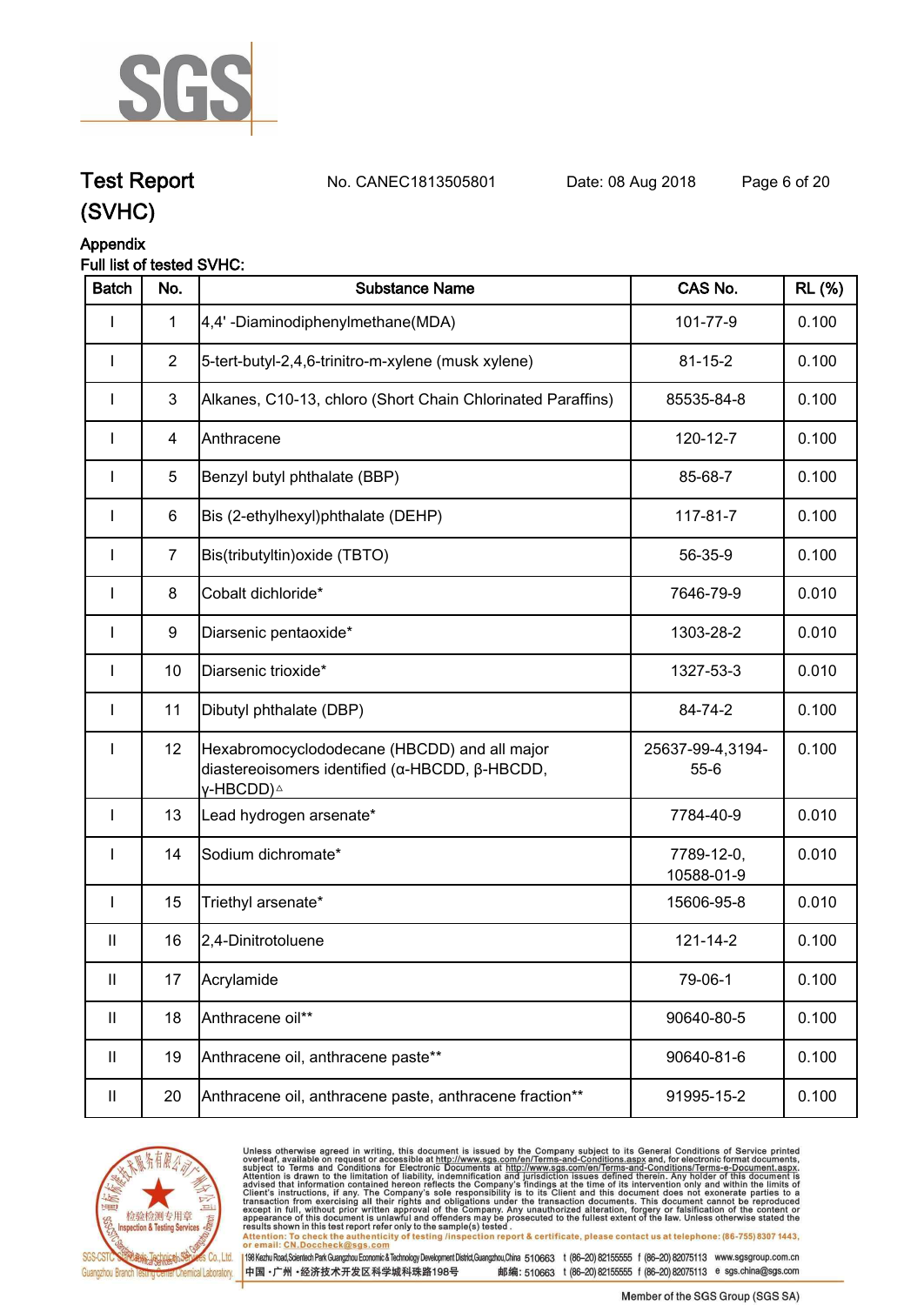

**Test Report. No. CANEC1813505801 Date: 08 Aug 2018. Page 7 of 20.**

### **(SVHC)**

### **Appendix**

#### **Full list of tested SVHC:**

| <b>Batch</b>                          | No. | <b>Substance Name</b>                                                             | CAS No.                                | <b>RL (%)</b> |
|---------------------------------------|-----|-----------------------------------------------------------------------------------|----------------------------------------|---------------|
| $\begin{array}{c} \hline \end{array}$ | 21  | Anthracene oil, anthracene paste, distn. lights**                                 | 91995-17-4                             | 0.100         |
| $\mathbf{II}$                         | 22  | Anthracene oil, anthracene-low**                                                  | 90640-82-7                             | 0.100         |
| $\mathbf{II}$                         | 23  | Diisobutyl phthalate                                                              | 84-69-5                                | 0.100         |
| Ш                                     | 24  | Lead chromate molybdate sulphate red (C.I. Pigment Red<br>$104$ <sup>*</sup>      | 12656-85-8                             | 0.010         |
| $\mathbf{I}$                          | 25  | Lead chromate*                                                                    | 7758-97-6                              | 0.010         |
| $\mathbf{H}$                          | 26  | Lead sulfochromate yellow (C.I. Pigment Yellow 34)*                               | 1344-37-2                              | 0.010         |
| $\mathbf{H}$                          | 27  | Pitch, coal tar, high temp.**                                                     | 65996-93-2                             | 0.100         |
| $\mathbf{II}$                         | 28  | Tris(2-chloroethyl)phosphate                                                      | 115-96-8                               | 0.100         |
| Ш                                     | 29  | Ammonium dichromate*                                                              | 7789-09-5                              | 0.010         |
| Ш                                     | 30  | Boric acid*                                                                       | 10043-35-3,<br>11113-50-1              | 0.010         |
| Ш                                     | 31  | Disodium tetraborate, anhydrous*                                                  | 1303-96-4,<br>1330-43-4,<br>12179-04-3 | 0.010         |
| Ш                                     | 32  | Potassium chromate*                                                               | 7789-00-6                              | 0.010         |
| Ш                                     | 33  | Potassium dichromate*                                                             | 7778-50-9                              | 0.010         |
| Ш                                     | 34  | Sodium chromate*                                                                  | 7775-11-3                              | 0.010         |
| Ш                                     | 35  | Tetraboron disodium heptaoxide, hydrate*                                          | 12267-73-1                             | 0.010         |
| Ш                                     | 36  | Trichloroethylene                                                                 | 79-01-6                                | 0.100         |
| ${\sf IV}$                            | 37  | 2-Ethoxyethanol                                                                   | 110-80-5                               | 0.100         |
| $\mathsf{IV}$                         | 38  | 2-Methoxyethanol                                                                  | 109-86-4                               | 0.100         |
| ${\sf IV}$                            | 39  | Chromic acid,<br>Oligomers of chromic acid and dichromic acid,<br>Dichromic acid* | 7738-94-5,-<br>13530-68-2              | 0.010         |



Unless otherwise agreed in writing, this document is issued by the Company subject to its General Conditions of Service printed<br>overleaf, available on request or accessible at http://www.sgs.com/en/Terms-and-Conditions.asp results shown in this test report refer only to the sample(s) tested .<br>Attention: To check the authenticity of testing /inspection report & certificate, please contact us at telephone: (86-755) 8307 1443,<br>or email: <u>CN.Doc</u>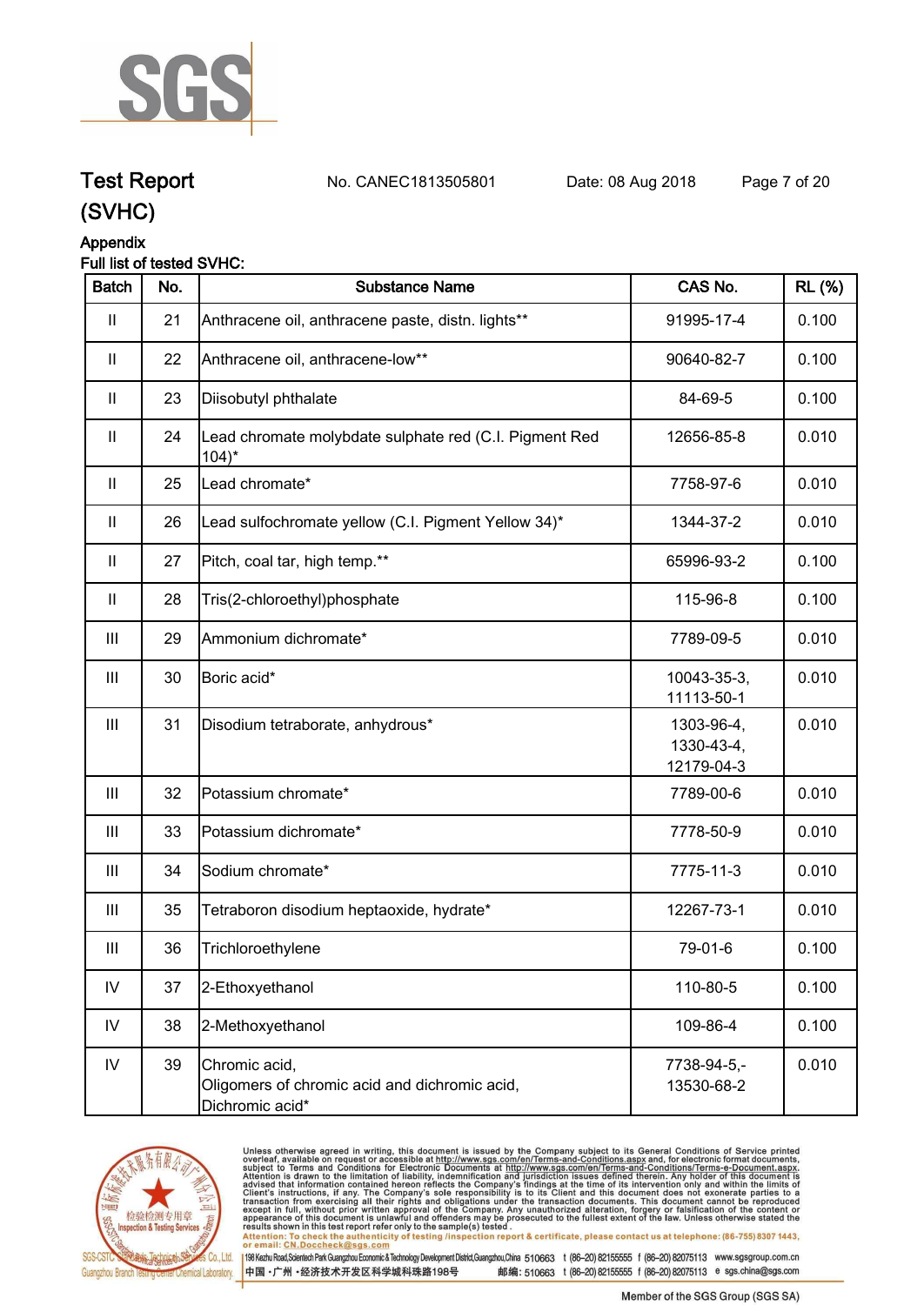

**Test Report. No. CANEC1813505801 Date: 08 Aug 2018. Page 8 of 20.**

### **(SVHC)**

### **Appendix**

### **Full list of tested SVHC:**

| <b>Batch</b> | No. | <b>Substance Name</b>                                                      | CAS No.                     | <b>RL (%)</b> |
|--------------|-----|----------------------------------------------------------------------------|-----------------------------|---------------|
| IV           | 40  | Chromium trioxide*                                                         | 1333-82-0                   | 0.010         |
| IV           | 41  | Cobalt(II) carbonate*                                                      | 513-79-1                    | 0.010         |
| IV           | 42  | Cobalt(II) diacetate*                                                      | 71-48-7                     | 0.010         |
| IV           | 43  | Cobalt(II) dinitrate*                                                      | 10141-05-6                  | 0.010         |
| IV           | 44  | Cobalt(II) sulphate*                                                       | 10124-43-3                  | 0.010         |
| V            | 45  | 1,2,3-trichloropropane                                                     | $96 - 18 - 4$               | 0.100         |
| V            | 46  | 1,2-Benzenedicarboxylic acid, di-C6-8-branched alkyl esters,<br>C7-rich    | 71888-89-6                  | 0.100         |
| $\vee$       | 47  | 1,2-Benzenedicarboxylic acid, di-C7-11-branched and linear<br>alkyl esters | 68515-42-4                  | 0.100         |
| $\vee$       | 48  | 1-methyl-2-pyrrolidone                                                     | 872-50-4                    | 0.100         |
| V            | 49  | 2-ethoxyethyl acetate                                                      | 111-15-9                    | 0.100         |
| $\vee$       | 50  | <b>Hydrazine</b>                                                           | 7803-57-8,<br>302-01-2      | 0.100         |
| V            | 51  | Strontium chromate*                                                        | 7789-06-2                   | 0.010         |
| VI           | 52  | 1,2-Dichloroethane                                                         | 107-06-2                    | 0.100         |
| VI           | 53  | 2,2'-dichloro-4,4'-methylenedianiline                                      | $101 - 14 - 4$              | 0.100         |
| VI           | 54  | 2-Methoxyaniline; o-Anisidine                                              | $90 - 04 - 0$               | 0.100         |
| VI           | 55  | 4-(1,1,3,3-tetramethylbutyl)phenol                                         | 140-66-9                    | 0.100         |
| VI           | 56  | Aluminosilicate Refractory Ceramic Fibres *                                | 650-017-00-8 (Index<br>no.) | 0.010         |
| VI           | 57  | Arsenic acid*                                                              | 7778-39-4                   | 0.010         |
| VI           | 58  | Bis(2-methoxyethyl) ether                                                  | 111-96-6                    | 0.100         |
| VI           | 59  | Bis(2-methoxyethyl) phthalate                                              | 117-82-8                    | 0.100         |



Unless otherwise agreed in writing, this document is issued by the Company subject to its General Conditions of Service printed<br>overleaf, available on request or accessible at http://www.sgs.com/en/Terms-and-Conditions.asp results shown in this test report refer only to the sample(s) tested .<br>Attention: To check the authenticity of testing /inspection report & certificate, please contact us at telephone: (86-755) 8307 1443,<br>or email: <u>CN.Doc</u>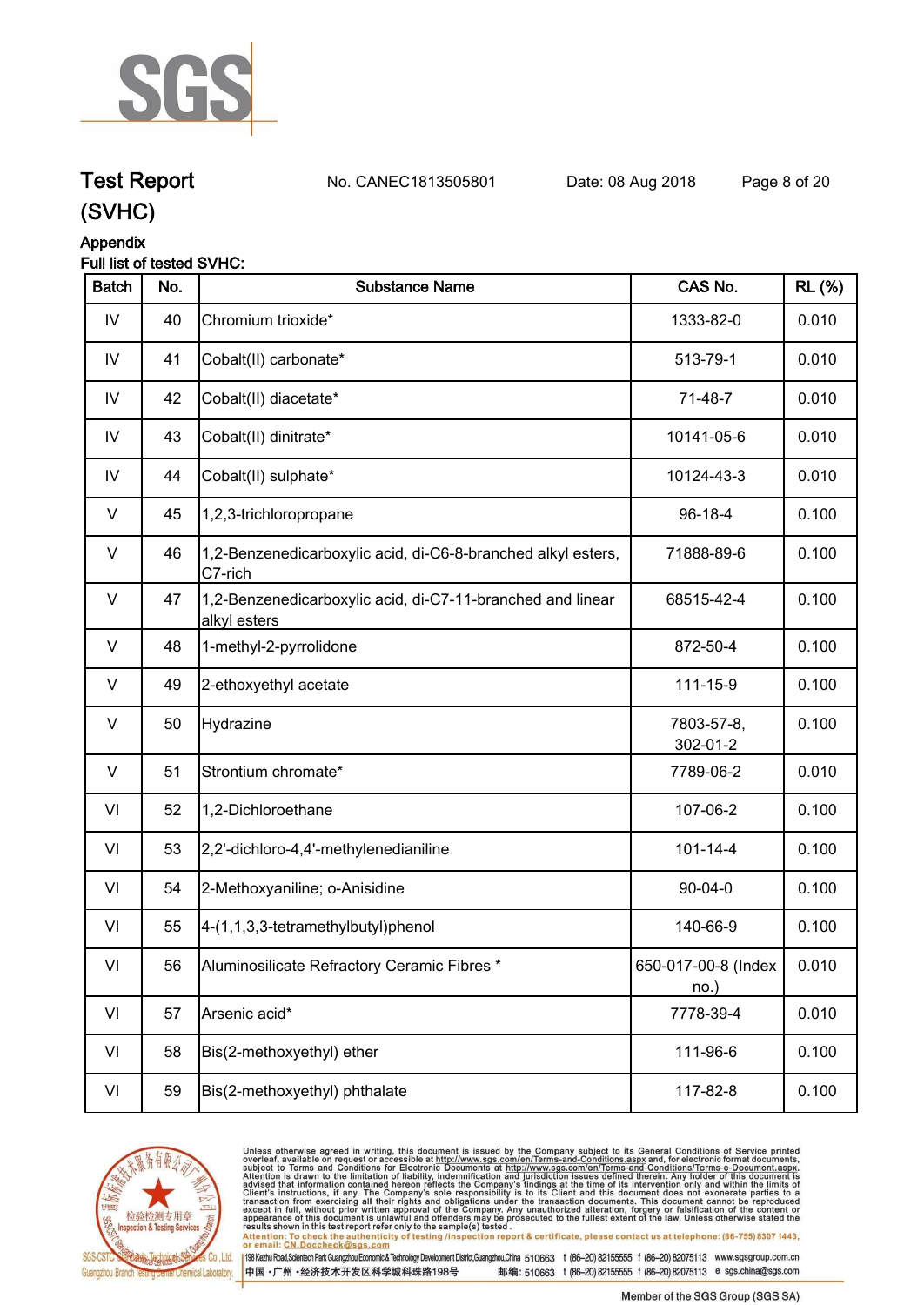

**Test Report. No. CANEC1813505801 Date: 08 Aug 2018. Page 9 of 20.**

## **(SVHC)**

### **Appendix**

### **Full list of tested SVHC:**

| <b>Batch</b> | No. | <b>Substance Name</b>                                                                                                                               | CAS No.                    | <b>RL (%)</b> |
|--------------|-----|-----------------------------------------------------------------------------------------------------------------------------------------------------|----------------------------|---------------|
| VI           | 60  | Calcium arsenate*                                                                                                                                   | 7778-44-1                  | 0.010         |
| VI           | 61  | Dichromium tris(chromate) *                                                                                                                         | 24613-89-6                 | 0.010         |
| VI           | 62  | Formaldehyde, oligomeric reaction products with aniline                                                                                             | 25214-70-4                 | 0.100         |
| VI           | 63  | Lead diazide, Lead azide*                                                                                                                           | 13424-46-9                 | 0.010         |
| VI           | 64  | Lead dipicrate*                                                                                                                                     | 6477-64-1                  | 0.010         |
| VI           | 65  | Lead styphnate*                                                                                                                                     | 15245-44-0                 | 0.010         |
| VI           | 66  | N,N-dimethylacetamide                                                                                                                               | 127-19-5                   | 0.100         |
| VI           | 67  | Pentazinc chromate octahydroxide*                                                                                                                   | 49663-84-5                 | 0.010         |
| VI           | 68  | Phenolphthalein                                                                                                                                     | 77-09-8                    | 0.100         |
| VI           | 69  | Potassium hydroxyoctaoxodizincatedichromate*                                                                                                        | 11103-86-9                 | 0.010         |
| VI           | 70  | Trilead diarsenate*                                                                                                                                 | 3687-31-8                  | 0.010         |
| VI           | 71  | Zirconia Aluminosilicate Refractory Ceramic Fibres*                                                                                                 | 650-017-00-8 (Index<br>no. | 0.010         |
| VII          | 72  | [[4-[[4-anilino-1-naphthyl][4-<br>(dimethylamino)phenyl]methylene]cyclohexa-2,5-dien-1-ylide<br>ne] dimethylammonium chloride (C.I. Basic Blue 26)§ | 2580-56-5                  | 0.100         |
| VII          | 73  | [4-[4,4'-bis(dimethylamino)<br>benzhydrylidene]cyclohexa-2,5-dien-1-ylidene]dimethylamm<br>onium chloride (C.I. Basic Violet 3)§                    | 548-62-9                   | 0.100         |
| VII          | 74  | 1,2-bis(2-methoxyethoxy)ethane (TEGDME; triglyme)                                                                                                   | 112-49-2                   | 0.100         |
| VII          | 75  | 1,2-dimethoxyethane; ethylene glycol dimethyl ether<br>(EGDME)                                                                                      | 110-71-4                   | 0.100         |
| VII          | 76  | 4,4'-bis(dimethylamino) benzophenone (Michler's Ketone)                                                                                             | 90-94-8                    | 0.100         |
| VII          | 77  | 4,4'-bis(dimethylamino)-4"-(methylamino)trityl alcohol§                                                                                             | $561 - 41 - 1$             | 0.100         |
| VII          | 78  | Diboron trioxide*                                                                                                                                   | 1303-86-2                  | 0.010         |



Unless otherwise agreed in writing, this document is issued by the Company subject to its General Conditions of Service printed<br>overleaf, available on request or accessible at http://www.sgs.com/en/Terms-and-Conditions.asp results shown in this test report refer only to the sample(s) tested .<br>Attention: To check the authenticity of testing /inspection report & certificate, please contact us at telephone: (86-755) 8307 1443,<br>or email: <u>CN.Doc</u>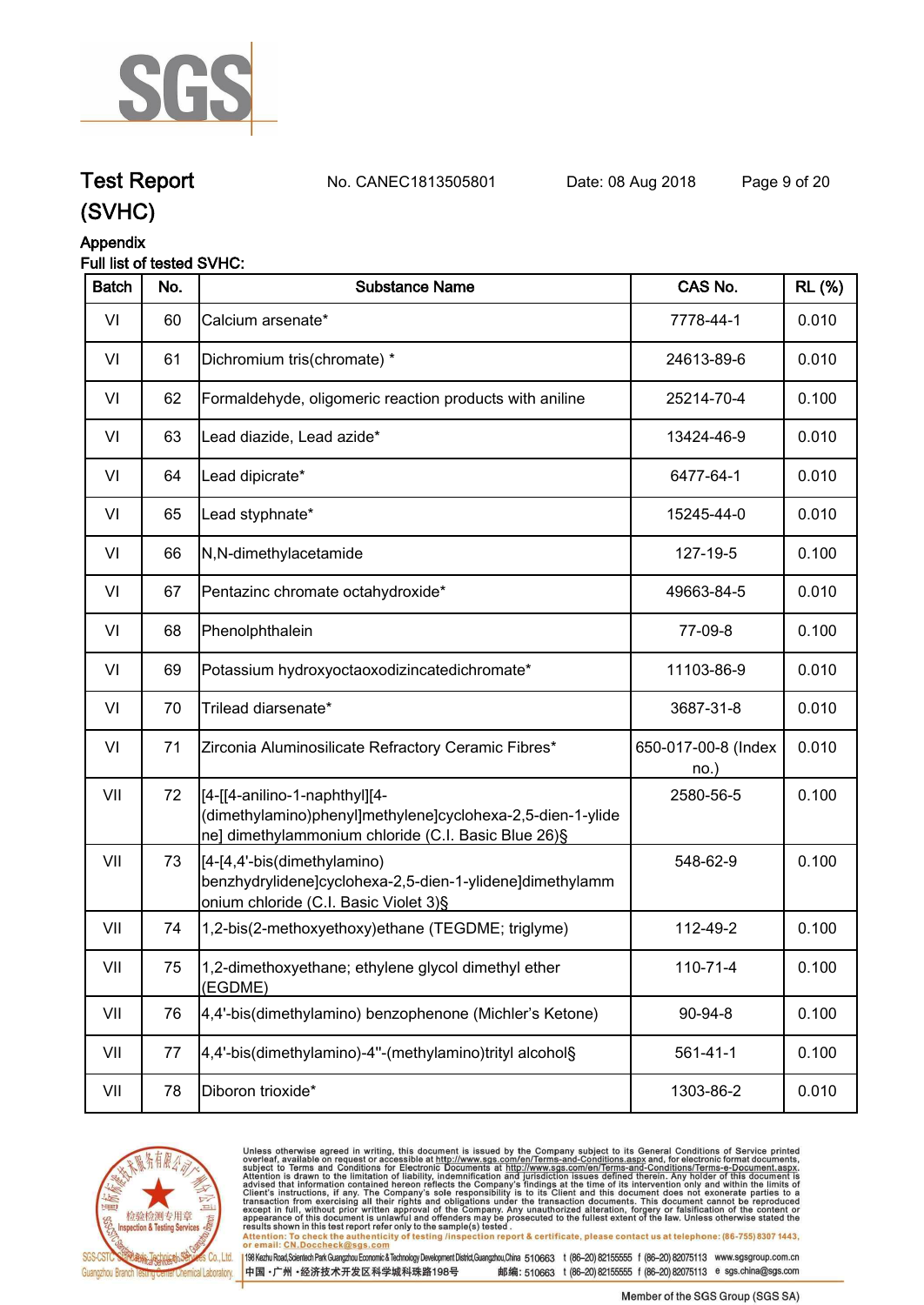

**Test Report. No. CANEC1813505801 Date: 08 Aug 2018. Page 10 of 20.**

### **(SVHC)**

### **Appendix**

### **Full list of tested SVHC:**

| <b>Batch</b> | No. | <b>Substance Name</b>                                                                                            | CAS No.        | <b>RL (%)</b> |
|--------------|-----|------------------------------------------------------------------------------------------------------------------|----------------|---------------|
| VII          | 79  | Formamide                                                                                                        | $75-12-7$      | 0.100         |
| VII          | 80  | Lead(II) bis(methanesulfonate)*                                                                                  | 17570-76-2     | 0.010         |
| VII          | 81  | N,N,N',N'-tetramethyl-4,4'-methylenedianiline (Michler's<br>base)                                                | $101 - 61 - 1$ | 0.100         |
| VII          | 82  | <b>TGIC</b><br>(1,3,5-tris(oxiranylmethyl)-1,3,5-triazine-2,4,6(1H,3H,5H)-trio<br>$ ne\rangle$                   | 2451-62-9      | 0.100         |
| VII          | 83  | $\alpha$ , $\alpha$ -Bis[4-(dimethylamino)phenyl]-4<br>(phenylamino)naphthalene-1-methanol (C.I. Solvent Blue 4) | 6786-83-0      | 0.100         |
| VII          | 84  | $\beta$ -TGIC (1,3,5-tris[(2S and<br>2R)-2,3-epoxypropyl]-1,3,5-triazine-2,4,6-(1H,3H,5H)-trione)                | 59653-74-6     | 0.100         |
| VIII         | 85  | [Phthalato(2-)]dioxotrilead*                                                                                     | 69011-06-9     | 0.010         |
| VIII         | 86  | 1,2-Benzenedicarboxylic acid, dipentylester, branched and<br>linear                                              | 84777-06-0     | 0.100         |
| VIII         | 87  | 1,2-Diethoxyethane                                                                                               | 629-14-1       | 0.100         |
| VIII         | 88  | 1-Bromopropane                                                                                                   | 106-94-5       | 0.100         |
| VIII         | 89  | 3-Ethyl-2-methyl-2-(3-methylbutyl)-1,3-oxazolidine                                                               | 143860-04-2    | 0.100         |
| VIII         | 90  | 4-(1,1,3,3-tetramethylbutyl)phenol, ethoxylated                                                                  |                | 0.100         |
| VIII         | 91  | 4,4'-Methylenedi-o-toluidine                                                                                     | 838-88-0       | 0.100         |
| VIII         | 92  | 4,4'-Oxydianiline and its salts                                                                                  | 101-80-4       | 0.100         |
| VIII         | 93  | 4-Aminoazobenzene                                                                                                | 60-09-3        | 0.100         |
| VIII         | 94  | 4-Methyl-m-phenylenediamine                                                                                      | 95-80-7        | 0.100         |
| VIII         | 95  | 4-Nonylphenol, branched and linear                                                                               |                | 0.100         |
| VIII         | 96  | 6-Methoxy-m-toluidine                                                                                            | 120-71-8       | 0.100         |
| VIII         | 97  | Acetic acid, lead salt, basic*                                                                                   | 51404-69-4     | 0.010         |
|              |     |                                                                                                                  |                |               |



Unless otherwise agreed in writing, this document is issued by the Company subject to its General Conditions of Service printed<br>overleaf, available on request or accessible at http://www.sgs.com/en/Terms-and-Conditions.asp results shown in this test report refer only to the sample(s) tested .<br>Attention: To check the authenticity of testing /inspection report & certificate, please contact us at telephone: (86-755) 8307 1443,<br>or email: <u>CN.Doc</u>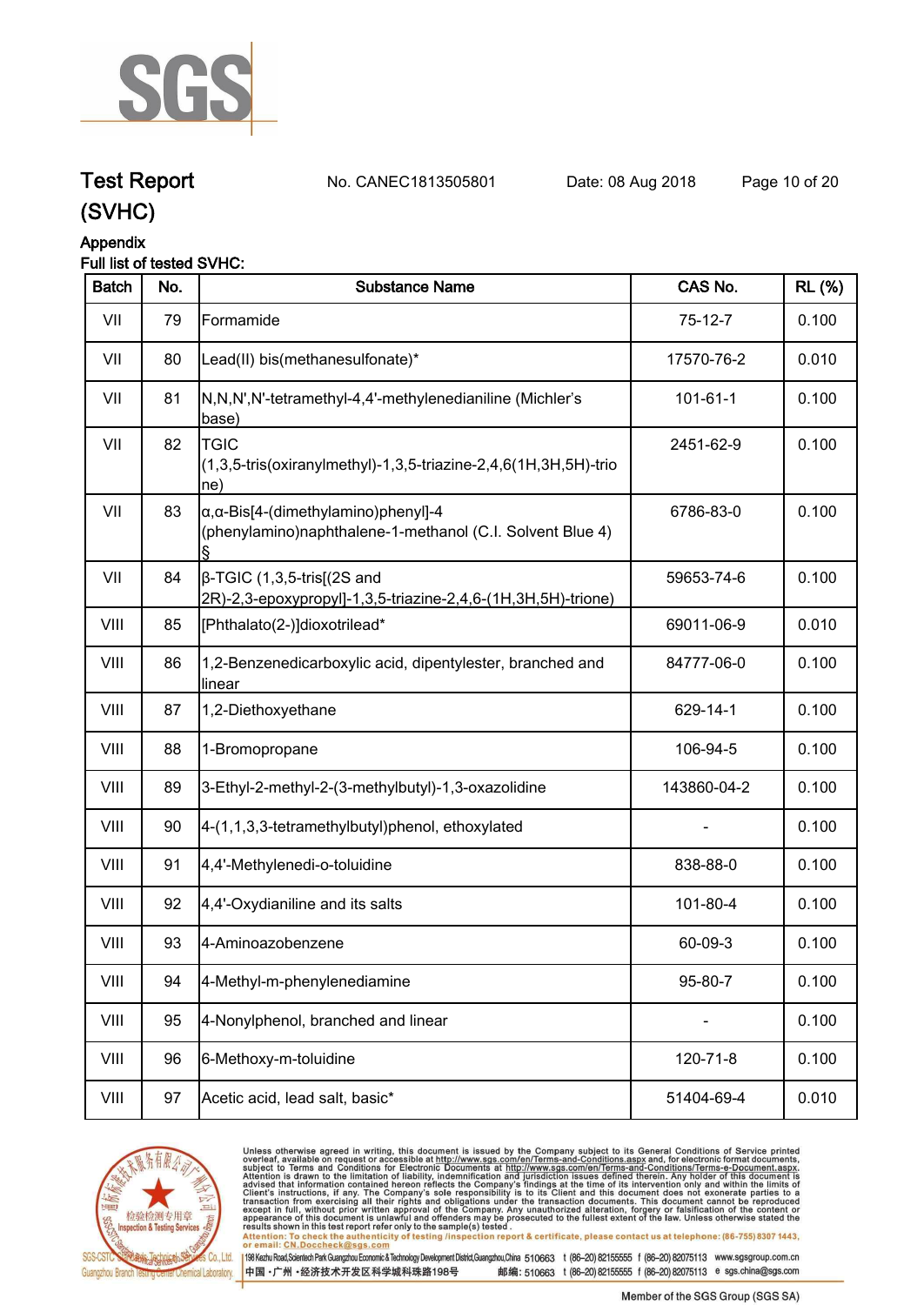

**Test Report. No. CANEC1813505801 Date: 08 Aug 2018. Page 11 of 20.**

## **(SVHC)**

#### **Appendix**

### **Full list of tested SVHC:**

| <b>Batch</b> | No. | <b>Substance Name</b>                                                                                                                                            | CAS No.                           | <b>RL</b> (%) |
|--------------|-----|------------------------------------------------------------------------------------------------------------------------------------------------------------------|-----------------------------------|---------------|
| VIII         | 98  | Biphenyl-4-ylamine                                                                                                                                               | $92 - 67 - 1$                     | 0.100         |
| VIII         | 99  | Bis(pentabromophenyl) ether (DecaBDE)                                                                                                                            | 1163-19-5                         | 0.100         |
| VIII         | 100 | Cyclohexane-1,2-dicarboxylic anhydride,<br>cis-cyclohexane-1,2-dicarboxylic anhydride,<br>trans-cyclohexane-1,2-dicarboxylic anhydride                           | 85-42-7,13149-00-3,1<br>4166-21-3 | 0.100         |
| VIII         | 101 | Diazene-1,2-dicarboxamide (C,C'-azodi(formamide))                                                                                                                | 123-77-3                          | 0.100         |
| VIII         | 102 | Dibutyltin dichloride (DBTC)                                                                                                                                     | 683-18-1                          | 0.100         |
| VIII         | 103 | Diethyl sulphate                                                                                                                                                 | 64-67-5                           | 0.100         |
| VIII         | 104 | Diisopentylphthalate                                                                                                                                             | 605-50-5                          | 0.100         |
| VIII         | 105 | Dimethyl sulphate                                                                                                                                                | $77 - 78 - 1$                     | 0.100         |
| VIII         | 106 | Dinoseb                                                                                                                                                          | 88-85-7                           | 0.100         |
| VIII         | 107 | Dioxobis(stearato)trilead*                                                                                                                                       | 12578-12-0                        | 0.010         |
| VIII         | 108 | Fatty acids, C16-18, lead salts*                                                                                                                                 | 91031-62-8                        | 0.010         |
| VIII         | 109 | Furan                                                                                                                                                            | 110-00-9                          | 0.100         |
| VIII         | 110 | Henicosafluoroundecanoic acid                                                                                                                                    | 2058-94-8                         | 0.100         |
| VIII         | 111 | Heptacosafluorotetradecanoic acid                                                                                                                                | 376-06-7                          | 0.100         |
| VIII         | 112 | Hexahydromethylphathalic anhydride,<br>Hexahydro-4-methylphathalic anhydride,<br>Hexahydro-1-methylphathalic anhydride,<br>Hexahydro-3-methylphathalic anhydride | $\stackrel{\wedge}{\bowtie}$      | 0.100         |
| VIII         | 113 | Lead bis(tetrafluoroborate)*                                                                                                                                     | 13814-96-5                        | 0.010         |
| VIII         | 114 | Lead cyanamidate*                                                                                                                                                | 20837-86-9                        | 0.010         |
| VIII         | 115 | Lead dinitrate*                                                                                                                                                  | 10099-74-8                        | 0.010         |
| VIII         | 116 | Lead monoxide*                                                                                                                                                   | 1317-36-8                         | 0.010         |
|              |     |                                                                                                                                                                  |                                   |               |



Unless otherwise agreed in writing, this document is issued by the Company subject to its General Conditions of Service printed<br>overleaf, available on request or accessible at http://www.sgs.com/en/Terms-and-Conditions.asp results shown in this test report refer only to the sample(s) tested .<br>Attention: To check the authenticity of testing /inspection report & certificate, please contact us at telephone: (86-755) 8307 1443,<br>or email: <u>CN.Doc</u>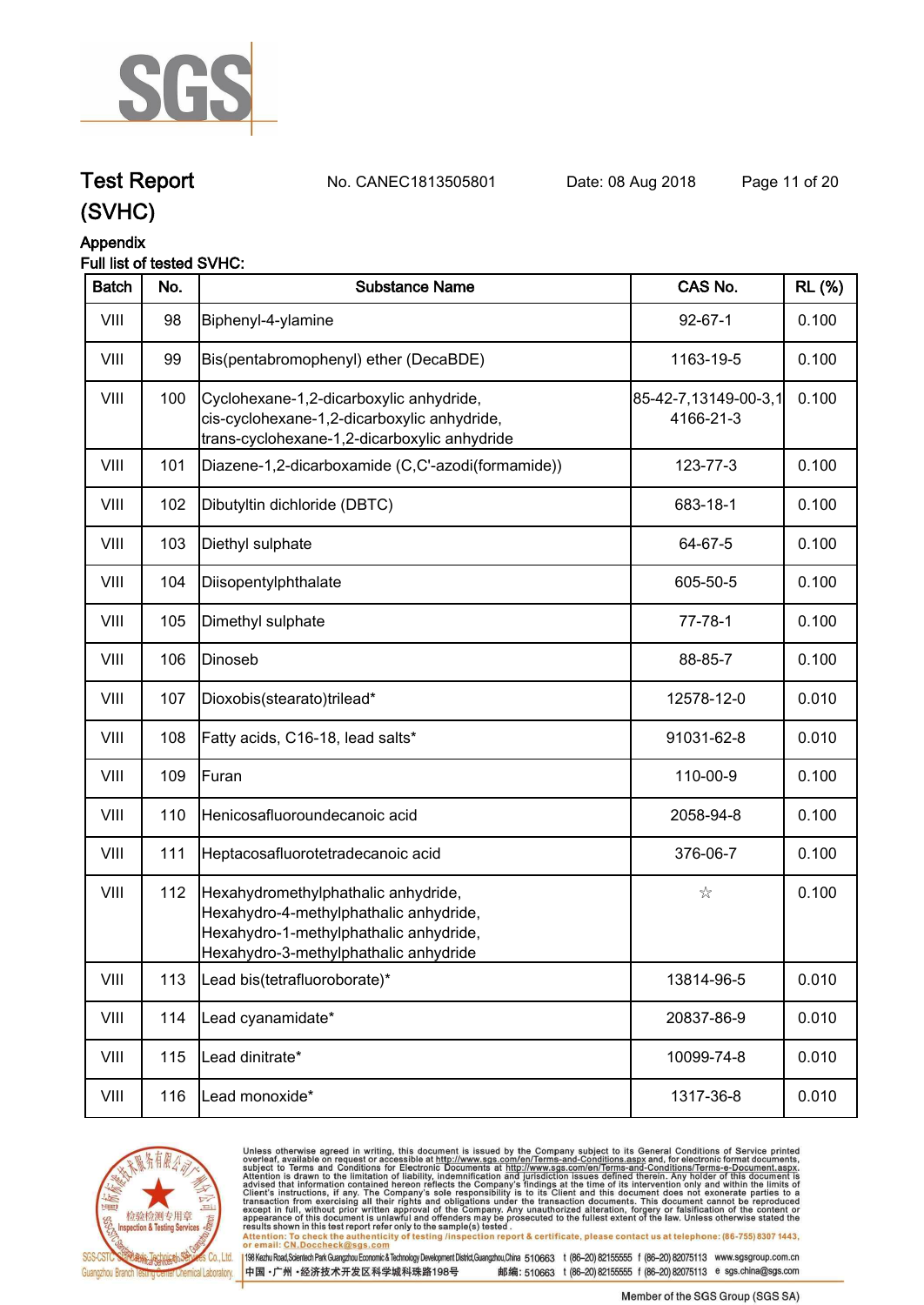

**Test Report. No. CANEC1813505801 Date: 08 Aug 2018. Page 12 of 20.**

### **(SVHC)**

### **Appendix**

### **Full list of tested SVHC:**

| <b>Batch</b> | No. | <b>Substance Name</b>                                       | CAS No.     | <b>RL (%)</b> |
|--------------|-----|-------------------------------------------------------------|-------------|---------------|
| VIII         | 117 | Lead oxide sulfate*                                         | 12036-76-9  | 0.010         |
| VIII         | 118 | Lead tetroxide (orange lead)*                               | 1314-41-6   | 0.010         |
| VIII         | 119 | Lead titanium trioxide*                                     | 12060-00-3  | 0.010         |
| VIII         | 120 | Lead titanium zirconium oxide*                              | 12626-81-2  | 0.010         |
| VIII         | 121 | Methoxyacetic acid                                          | 625-45-6    | 0.100         |
| VIII         | 122 | Methyloxirane (Propylene oxide)                             | 75-56-9     | 0.100         |
| VIII         | 123 | N,N-dimethylformamide                                       | 68-12-2     | 0.100         |
| VIII         | 124 | N-Methylacetamide                                           | 79-16-3     | 0.100         |
| VIII         | 125 | N-Pentyl-isopentylphthalate                                 | 776297-69-9 | 0.100         |
| VIII         | 126 | o-Aminoazotoluene                                           | 97-56-3     | 0.100         |
| VIII         | 127 | o-Toluidine                                                 | 95-53-4     | 0.100         |
| VIII         | 128 | Pentacosafluorotridecanoic acid                             | 72629-94-8  | 0.100         |
| VIII         | 129 | Pentalead tetraoxide sulphate*                              | 12065-90-6  | 0.010         |
| VIII         | 130 | Pyrochlore, antimony lead yellow*                           | 8012-00-8   | 0.010         |
| VIII         | 131 | Silicic acid, barium salt, lead-doped*                      | 68784-75-8  | 0.010         |
| VIII         | 132 | Silicic acid, lead salt*                                    | 11120-22-2  | 0.010         |
| VIII         | 133 | Sulfurous acid, lead salt, dibasic*                         | 62229-08-7  | 0.010         |
| VIII         | 134 | Tetraethyllead*                                             | 78-00-2     | 0.010         |
| VIII         | 135 | Tetralead trioxide sulphate*                                | 12202-17-4  | 0.010         |
| VIII         | 136 | Tricosafluorododecanoic acid                                | 307-55-1    | 0.100         |
| VIII         | 137 | Trilead bis(carbonate) dihy droxide (basic lead carbonate)* | 1319-46-6   | 0.010         |



Unless otherwise agreed in writing, this document is issued by the Company subject to its General Conditions of Service printed<br>overleaf, available on request or accessible at http://www.sgs.com/en/Terms-and-Conditions.asp results shown in this test report refer only to the sample(s) tested .<br>Attention: To check the authenticity of testing /inspection report & certificate, please contact us at telephone: (86-755) 8307 1443,<br>or email: <u>CN.Doc</u>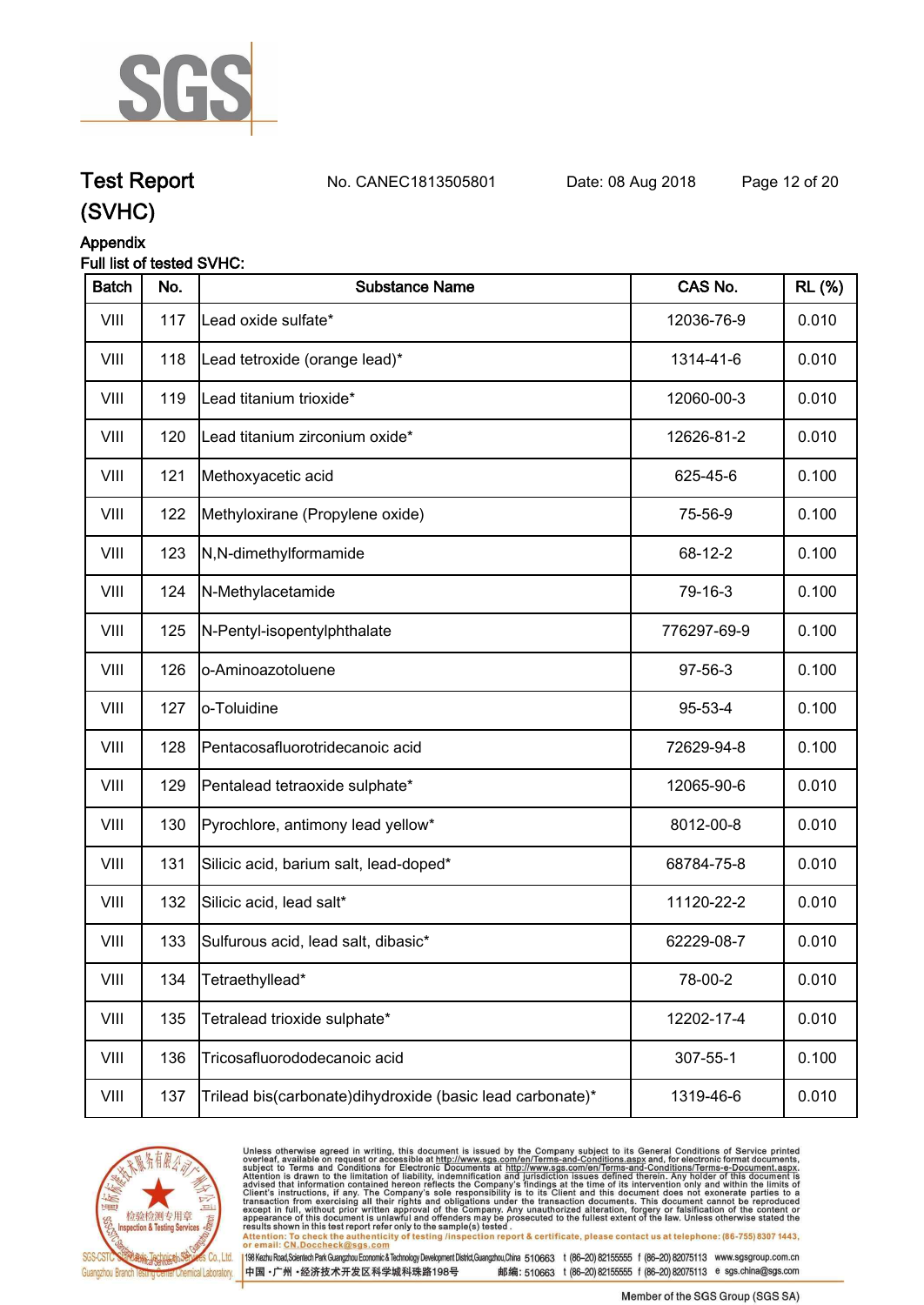

**Test Report. No. CANEC1813505801 Date: 08 Aug 2018. Page 13 of 20.**

### **(SVHC)**

### **Appendix**

### **Full list of tested SVHC:**

| <b>Batch</b>   | No. | <b>Substance Name</b>                                                                                                                                            | CAS No.    | <b>RL</b> (%) |
|----------------|-----|------------------------------------------------------------------------------------------------------------------------------------------------------------------|------------|---------------|
| VIII           | 138 | Trilead dioxide phosphonate*                                                                                                                                     | 12141-20-7 | 0.010         |
| IX             | 139 | 4-Nonylphenol, branched and linear, ethoxylated                                                                                                                  |            | 0.100         |
| IX             | 140 | Ammonium pentadecafluorooctanoate (APFO)                                                                                                                         | 3825-26-1  | 0.100         |
| IX             | 141 | Cadmium oxide*                                                                                                                                                   | 1306-19-0  | 0.010         |
| IX             | 142 | Cadmium*                                                                                                                                                         | 7440-43-9  | 0.010         |
| IX             | 143 | Dipentyl phthalate (DPP)                                                                                                                                         | 131-18-0   | 0.100         |
| IX             | 144 | Pentadecafluorooctanoic acid (PFOA)                                                                                                                              | 335-67-1   | 0.100         |
| X.             | 145 | Cadmium sulphide*                                                                                                                                                | 1306-23-6  | 0.010         |
| X              | 146 | Dihexyl phthalate                                                                                                                                                | 84-75-3    | 0.100         |
| $\mathsf X$    | 147 | Disodium 3,3'-<br>[[1,1'-biphenyl]-4,4'-diylbis(azo)]bis(4-aminonaphthalene-1-su<br>Iphonate) (C.I. Direct Red 28)                                               | 573-58-0   | 0.100         |
| $\pmb{\times}$ | 148 | Disodium 4-amino-3-[[4'-[(2,4-diaminophenyl)azo]<br>[1,1'-biphenyl]-4-yl]azo] -5-hydroxy-6-<br>(phenylazo)naphthalene-2,7-disulphonate (C.I. Direct Black<br>38) | 1937-37-7  | 0.100         |
| X              | 149 | Imidazolidine-2-thione; (2-imidazoline-2-thiol)                                                                                                                  | 96-45-7    | 0.100         |
| X              | 150 | Lead di(acetate)*                                                                                                                                                | 301-04-2   | 0.010         |
| X.             | 151 | Trixylyl phosphate                                                                                                                                               | 25155-23-1 | 0.100         |
| XI             | 152 | 1,2-Benzenedicarboxylic acid, dihexyl ester, branched and<br>linear                                                                                              | 68515-50-4 | 0.100         |
| XI             | 153 | Cadmium chloride*                                                                                                                                                | 10108-64-2 | 0.010         |
| XI             | 154 | Sodium perborate; perboric acid, sodium salt*                                                                                                                    |            | 0.010         |
| XI             | 155 | Sodium peroxometaborate*                                                                                                                                         | 7632-04-4  | 0.010         |



Unless otherwise agreed in writing, this document is issued by the Company subject to its General Conditions of Service printed<br>overleaf, available on request or accessible at http://www.sgs.com/en/Terms-and-Conditions.asp results shown in this test report refer only to the sample(s) tested .<br>Attention: To check the authenticity of testing /inspection report & certificate, please contact us at telephone: (86-755) 8307 1443,<br>or email: <u>CN.Doc</u>

198 Kezhu Road,Scientech Park Guangzhou Economic & Technology Development District,Guangzhou,China 510663 t (86-20) 82155555 f (86-20) 82075113 www.sgsgroup.com.cn

中国·广州·经济技术开发区科学城科珠路198号 邮编: 510663 t (86-20) 82155555 f (86-20) 82075113 e sgs.china@sgs.com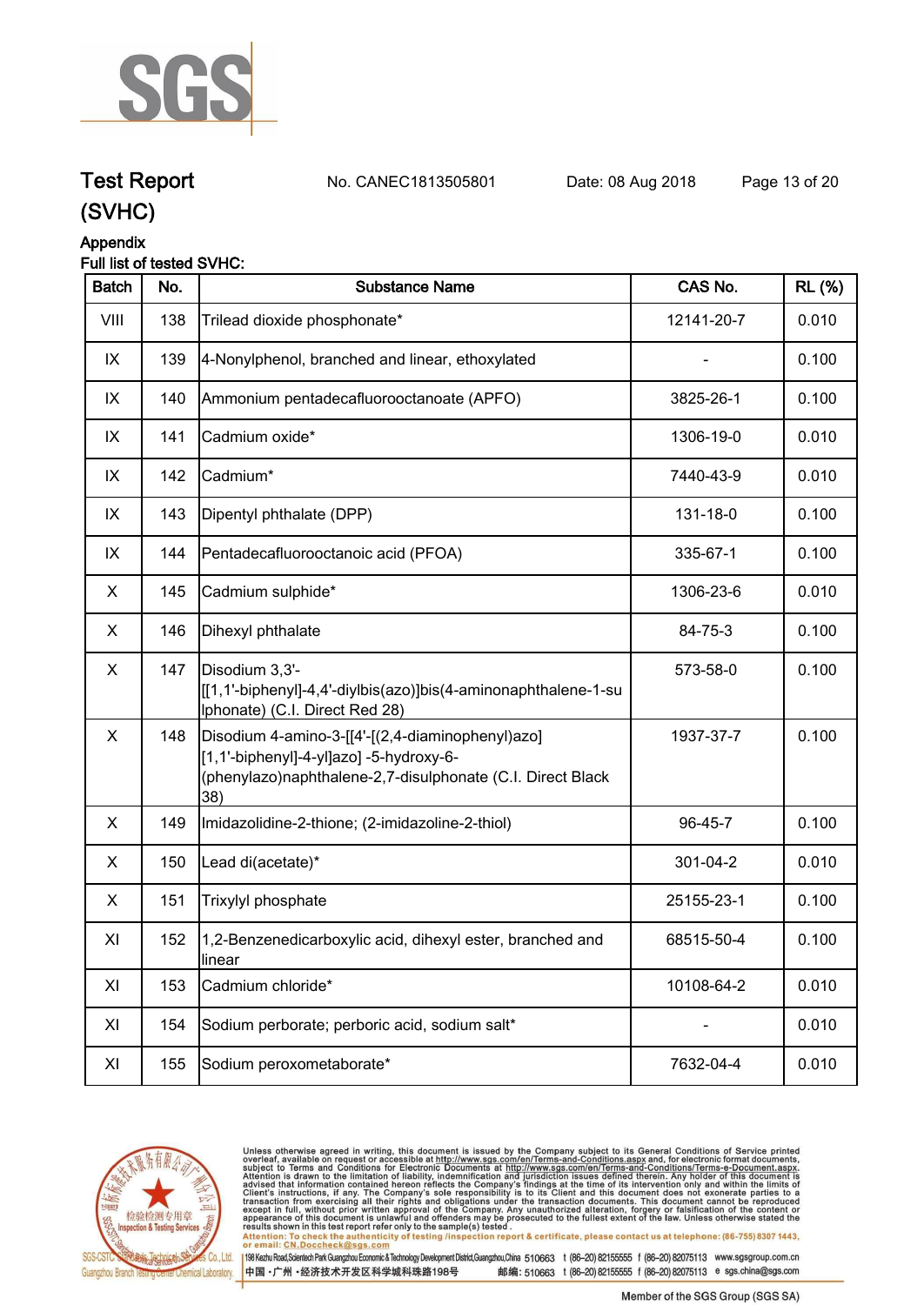

**Test Report. No. CANEC1813505801 Date: 08 Aug 2018. Page 14 of 20.**

### **(SVHC)**

### **Appendix**

### **Full list of tested SVHC:**

| <b>Batch</b> | No. | <b>Substance Name</b>                                                                                                                                                                                                                                                      | CAS No.                           | <b>RL (%)</b> |
|--------------|-----|----------------------------------------------------------------------------------------------------------------------------------------------------------------------------------------------------------------------------------------------------------------------------|-----------------------------------|---------------|
| XII          | 156 | 2-(2H-Benzotriazol-2-yl)-4,6-ditertpentylphenol (UV-328)                                                                                                                                                                                                                   | 25973-55-1                        | 0.100         |
| XII          | 157 | 2-benzotriazol-2-yl-4,6-di-tert-butylphenol (UV-320)                                                                                                                                                                                                                       | 3846-71-7                         | 0.100         |
| XII          | 158 | 2-Ethylhexyl<br>10-ethyl-4,4-dioctyl-7-oxo-8-oxa-3,5-dithia-4-stannatetradeca<br>noate; DOTE                                                                                                                                                                               | 15571-58-1                        | 0.100         |
| XII          | 159 | Cadmium fluoride*                                                                                                                                                                                                                                                          | 7790-79-6                         | 0.010         |
| XII          | 160 | Cadmium sulphate*                                                                                                                                                                                                                                                          | 10124-36-4,<br>31119-53-6         | 0.010         |
| XII          | 161 | Reaction mass of 2-ethylhexyl<br>10-ethyl-4,4-dioctyl-7-oxo-8-oxa-3,5-dithia-4-stannatetradeca<br>noate & 2-ethylhexyl 10-ethyl-4-[[2-<br>[(2-ethylhexyl)oxy]-2-oxoethyl]thio]-4-octyl-7-oxo-8-oxa-3,5-di<br>thia-4-stannatetradecanoate (reaction mass of DOTE &<br>MOTE) |                                   | 0.100         |
| XIII         | 162 | 1,2-benzenedicarboxylic acid, di-C6-10-alkyl esters;<br>1,2-benzenedicarboxylic acid, mixed decyl and hexyl and<br>octyl diesters with $\geq 0.3\%$ of dihexyl phthalate                                                                                                   | 68515-51-5,<br>68648-93-1         | 0.100         |
| XIII         | 163 | 5-sec-butyl-2-<br>(2,4-dimethylcyclohex-3-en-1-yl)-5-methyl-1,3-dioxane [1],<br>5-sec-butyl-2-<br>(4,6-dimethylcyclohex-3-en-1-yl)-5-methyl-1,3-dioxane [2]<br>[covering any of the individual isomers of [1] and [2] or any<br>combination thereof]                       |                                   | 0.100         |
| XIV          | 164 | 1,3-propanesultone                                                                                                                                                                                                                                                         | 1120-71-4                         | 0.100         |
| XIV          | 165 | 2,4-di-tert-butyl-6-(5-chlorobenzotriazol-2-yl)phenol<br>(UV-327)                                                                                                                                                                                                          | 3864-99-1                         | 0.100         |
| XIV          | 166 | 2-(2H-benzotriazol-2-yl)-4-(tert-butyl)-6-(sec-butyl)phenol<br>(UV-350)                                                                                                                                                                                                    | 36437-37-3                        | 0.100         |
| XIV          | 167 | Nitrobenzene                                                                                                                                                                                                                                                               | 98-95-3                           | 0.100         |
| XIV          | 168 | Perfluorononan-1-oic-acid and its sodium and ammonium<br>salts                                                                                                                                                                                                             | 375-95-1,21049-39-8,<br>4149-60-4 | 0.100         |
| XV           | 169 | Benzo[def]chrysene (Benzo[a]pyrene)                                                                                                                                                                                                                                        | $50 - 32 - 8$                     | 0.100         |



Unless otherwise agreed in writing, this document is issued by the Company subject to its General Conditions of Service printed<br>overleaf, available on request or accessible at http://www.sgs.com/en/Terms-and-Conditions.asp results shown in this test report refer only to the sample(s) tested .<br>Attention: To check the authenticity of testing /inspection report & certificate, please contact us at telephone: (86-755) 8307 1443,<br>or email: <u>CN.Doc</u>

198 Kezhu Road,Scientech Park Guangzhou Economic & Technology Development District,Guangzhou,China 510663 t (86-20) 82155555 f (86-20) 82075113 www.sgsgroup.com.cn

中国·广州·经济技术开发区科学城科珠路198号 邮编: 510663 t (86-20) 82155555 f (86-20) 82075113 e sgs.china@sgs.com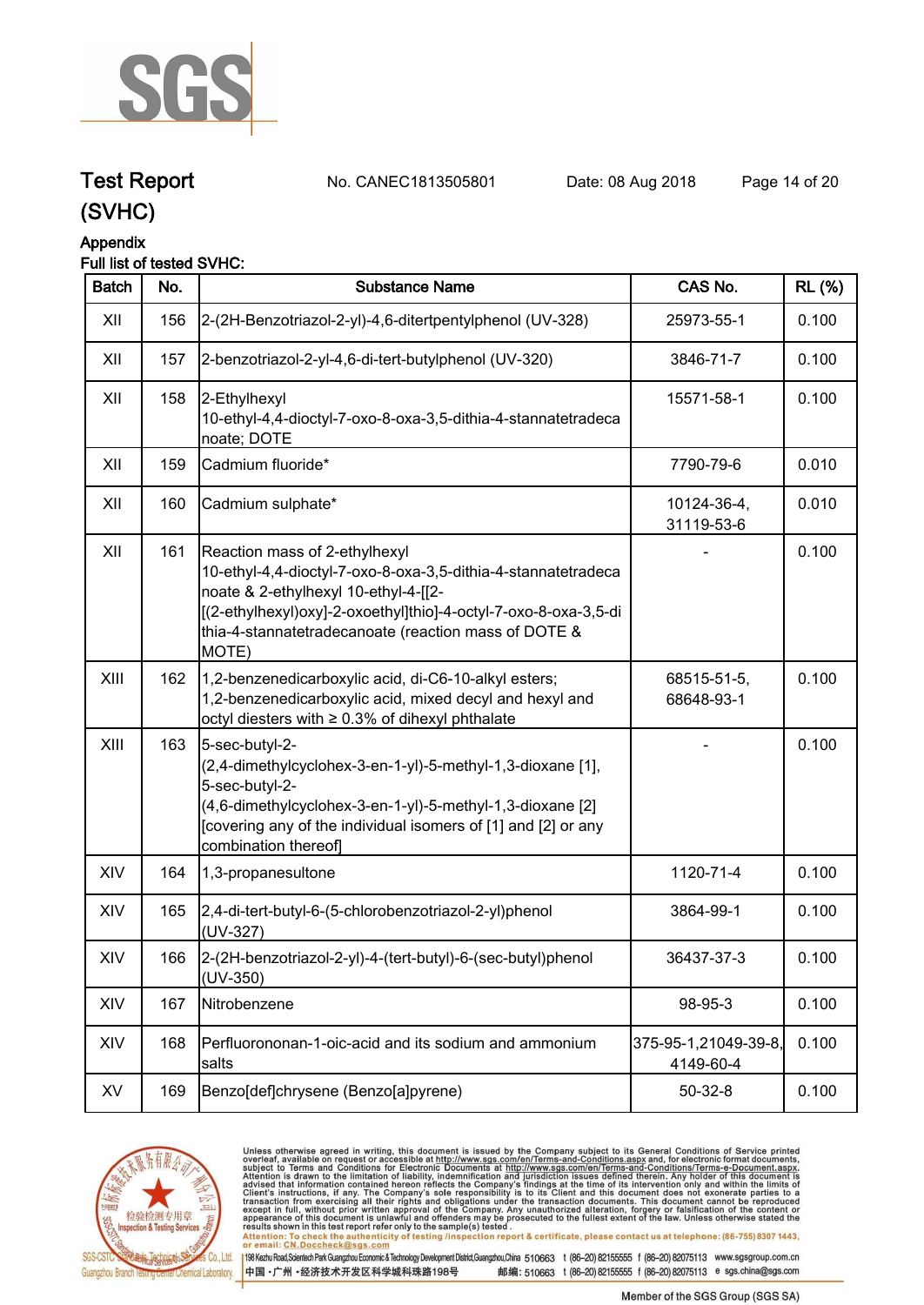

**Test Report. No. CANEC1813505801 Date: 08 Aug 2018. Page 15 of 20.**

### **(SVHC)**

### **Appendix**

### **Full list of tested SVHC:**

| <b>Batch</b> | No. | <b>Substance Name</b>                                                                                                                                                               | CAS No.                          | <b>RL</b> (%) |
|--------------|-----|-------------------------------------------------------------------------------------------------------------------------------------------------------------------------------------|----------------------------------|---------------|
| XVI          | 170 | 4,4'-isopropylidenediphenol (bisphenol A)                                                                                                                                           | 80-05-7                          | 0.100         |
| XVI          | 171 | 4-Heptylphenol, branched and linear                                                                                                                                                 |                                  | 0.100         |
| XVI          | 172 | Nonadecafluorodecanoic acid (PFDA) and its sodium and<br>ammonium salts                                                                                                             | 3108-42-7,335-76-2,3<br>830-45-3 | 0.100         |
| XVI          | 173 | p-(1,1-dimethylpropyl)phenol                                                                                                                                                        | 80-46-6                          | 0.100         |
| XVII         | 174 | Perfluorohexane-1-sulphonic acid and its salts                                                                                                                                      |                                  | 0.100         |
| <b>XVIII</b> | 175 | Dodecachloropentacyclo[12.2.1.16,9.02,13.05,10]octadeca-7<br>15-diene ("Dechlorane Plus"™) [covering any of its<br>individual anti- and syn-isomers or any combination thereof]     |                                  | 0.100         |
| XVIII        | 176 | Benz[a]anthracene                                                                                                                                                                   | 56-55-3, 1718-53-2               | 0.100         |
| <b>XVIII</b> | 177 | Cadmium nitrate*                                                                                                                                                                    | 10022-68-1,<br>10325-94-7        | 0.010         |
| <b>XVIII</b> | 178 | Cadmium carbonate*                                                                                                                                                                  | 513-78-0                         | 0.010         |
| XVIII        | 179 | Cadmium hydroxide*                                                                                                                                                                  | 21041-95-2                       | 0.010         |
| <b>XVIII</b> | 180 | Chrysene                                                                                                                                                                            | 218-01-9,<br>1719-03-5           | 0.100         |
| XVIII        | 181 | Reaction products of 1,3,4-thiadiazolidine-2,5-dithione,<br>formaldehyde and 4-heptylphenol, branched and linear<br>(RP-HP) [with ≥0.1% w/w 4-heptylphenol, branched and<br>linear] |                                  | 0.100         |
| XIX          | 182 | Benzene-1,2,4-tricarboxylic acid 1,2-anhydride (trimellitic<br>anhydride)                                                                                                           | 552-30-7                         | 0.100         |
| XIX          | 183 | Benzo[ghi]perylene                                                                                                                                                                  | 191-24-2                         | 0.100         |
| XIX          | 184 | Decamethylcyclopentasiloxane (D5)                                                                                                                                                   | 541-02-6                         | 0.100         |
| XIX          | 185 | Dicyclohexyl phthalate (DCHP)                                                                                                                                                       | 84-61-7                          | 0.100         |
| XIX          | 186 | Disodium octaborate*                                                                                                                                                                | 12008-41-2                       | 0.010         |
| XIX          | 187 | Dodecamethylcyclohexasiloxane (D6)                                                                                                                                                  | 540-97-6                         | 0.100         |



Unless otherwise agreed in writing, this document is issued by the Company subject to its General Conditions of Service printed<br>overleaf, available on request or accessible at http://www.sgs.com/en/Terms-and-Conditions.asp results shown in this test report refer only to the sample(s) tested .<br>Attention: To check the authenticity of testing /inspection report & certificate, please contact us at telephone: (86-755) 8307 1443,<br>or email: <u>CN.Doc</u>

198 Kezhu Road,Scientech Park Guangzhou Economic & Technology Development District,Guangzhou,China 510663 t (86-20) 82155555 f (86-20) 82075113 www.sgsgroup.com.cn

中国·广州·经济技术开发区科学城科珠路198号 邮编: 510663 t (86-20) 82155555 f (86-20) 82075113 e sgs.china@sgs.com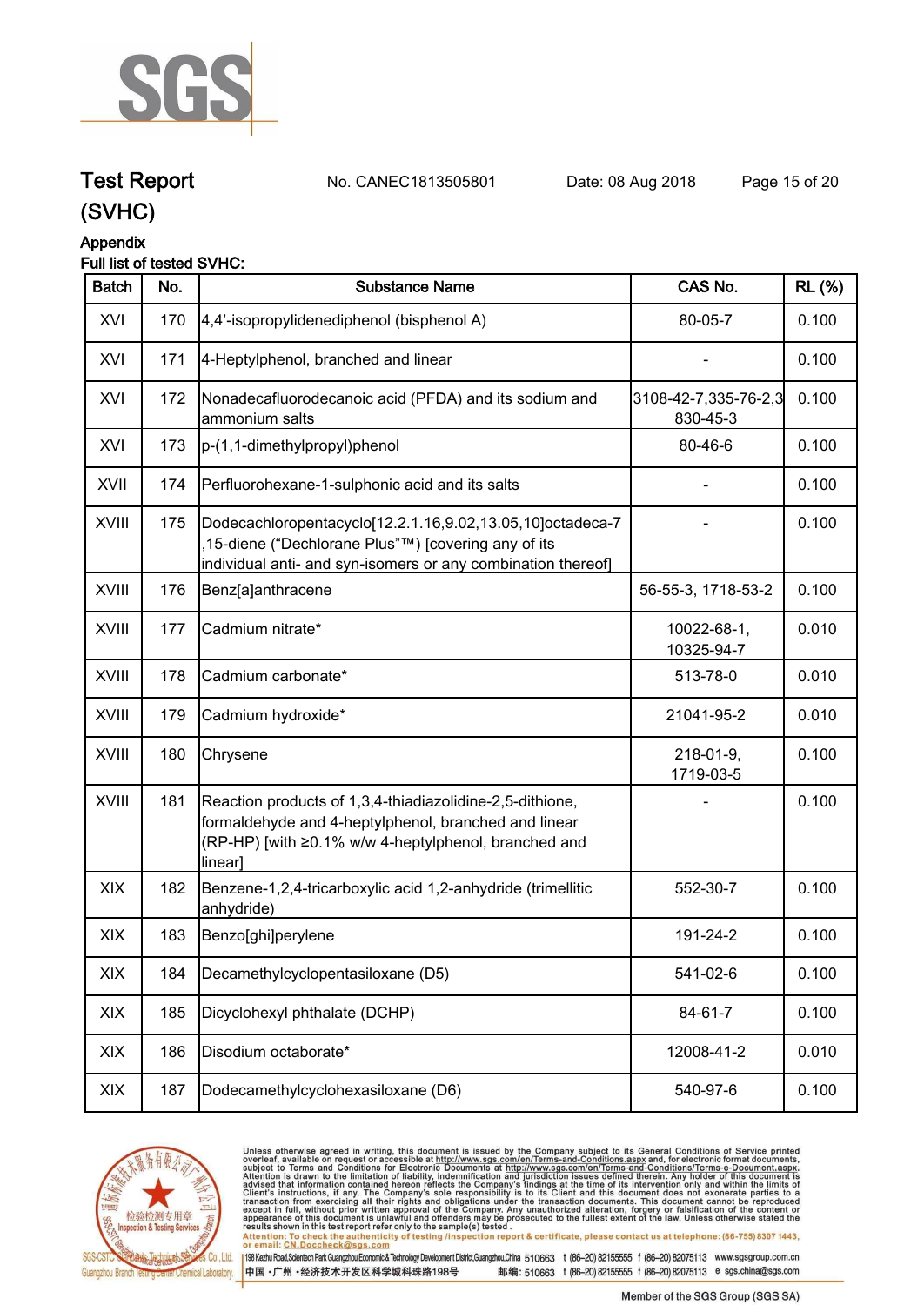

### **Test Report. No. CANEC1813505801 Date: 08 Aug 2018. Page 16 of 20.**

### **(SVHC)**

**Appendix**

### **Full list of tested SVHC:**

| <b>Batch</b> | No. | <b>Substance Name</b>             | CAS No.        | <b>RL</b> (%) |
|--------------|-----|-----------------------------------|----------------|---------------|
| XIX          | 188 | Ethylenediamine                   | $107 - 15 - 3$ | 0.100         |
| XIX          | 189 | ∟ead*                             | 7439-92-1      | 0.010         |
| XIX          | 190 | Octamethylcyclotetrasiloxane (D4) | 556-67-2       | 0.100         |
| XIX          | 191 | Terphenyl hydrogenated            | 61788-32-7     | 0.100         |



Unless otherwise agreed in writing, this document is issued by the Company subject to its General Conditions of Service printed<br>overleaf, available on request or accessible at http://www.sgs.com/en/Terms-and-Conditions.as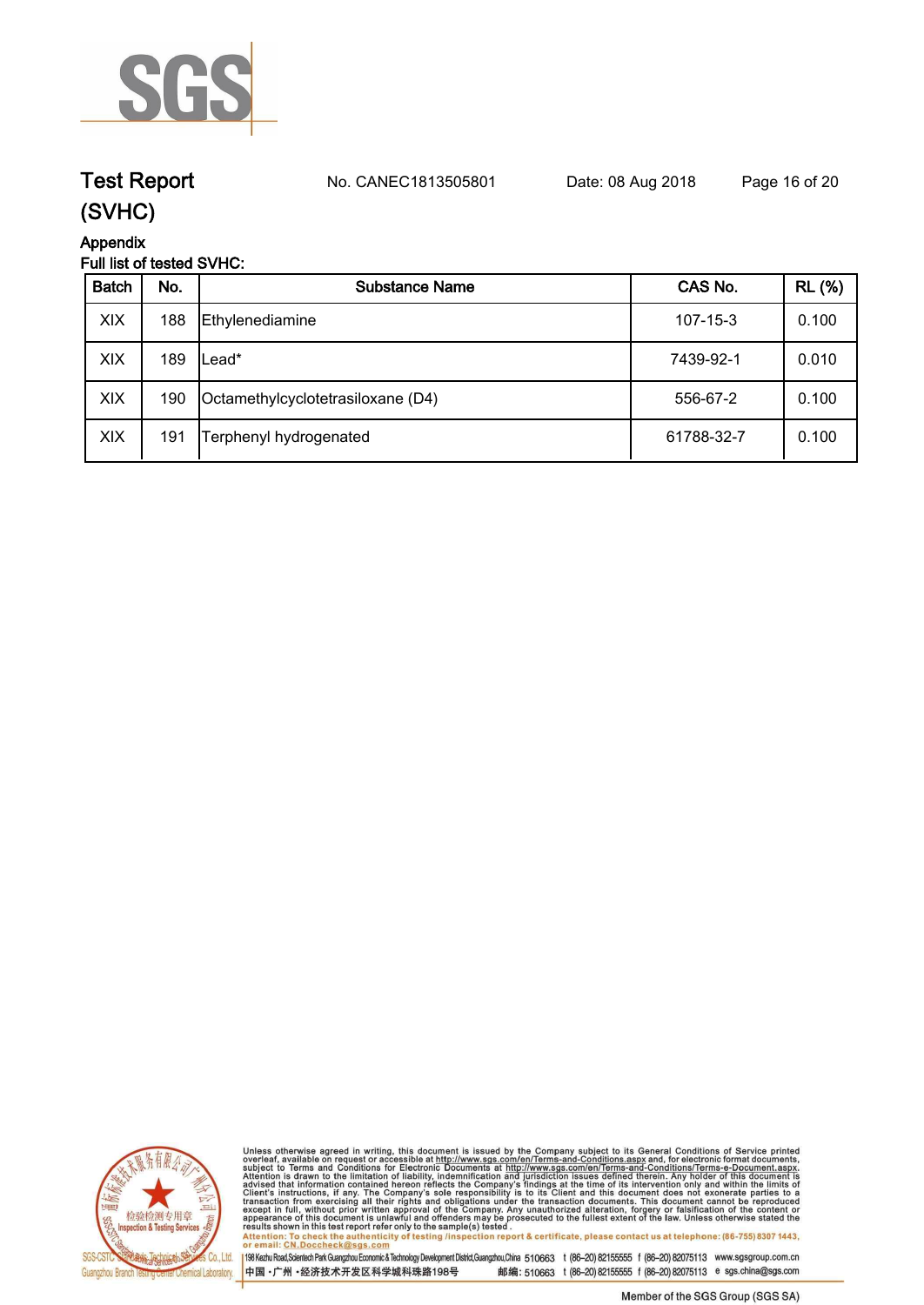

**Test Report. No. CANEC1813505801 Date: 08 Aug 2018. Page 17 of 20.**

## **(SVHC)**

# **ATTACHMENTS SVHC Testing Flow Chart**

 **1) Name of the person who made testing: Hogan Lv / Iris Zhong**

**2) Name of the person in charge of testing: Bella Wang / Qiong Liu**





Unless otherwise agreed in writing, this document is issued by the Company subject to its General Conditions of Service printed<br>overleaf, available on request or accessible at http://www.sgs.com/en/Terms-and-Conditions.asp Attention: To check the authenticity of testing /inspection report & certificate, please contact us at telephone: (86-755) 8307 1443,<br>Attention: To check the authenticity of testing /inspection report & certificate, please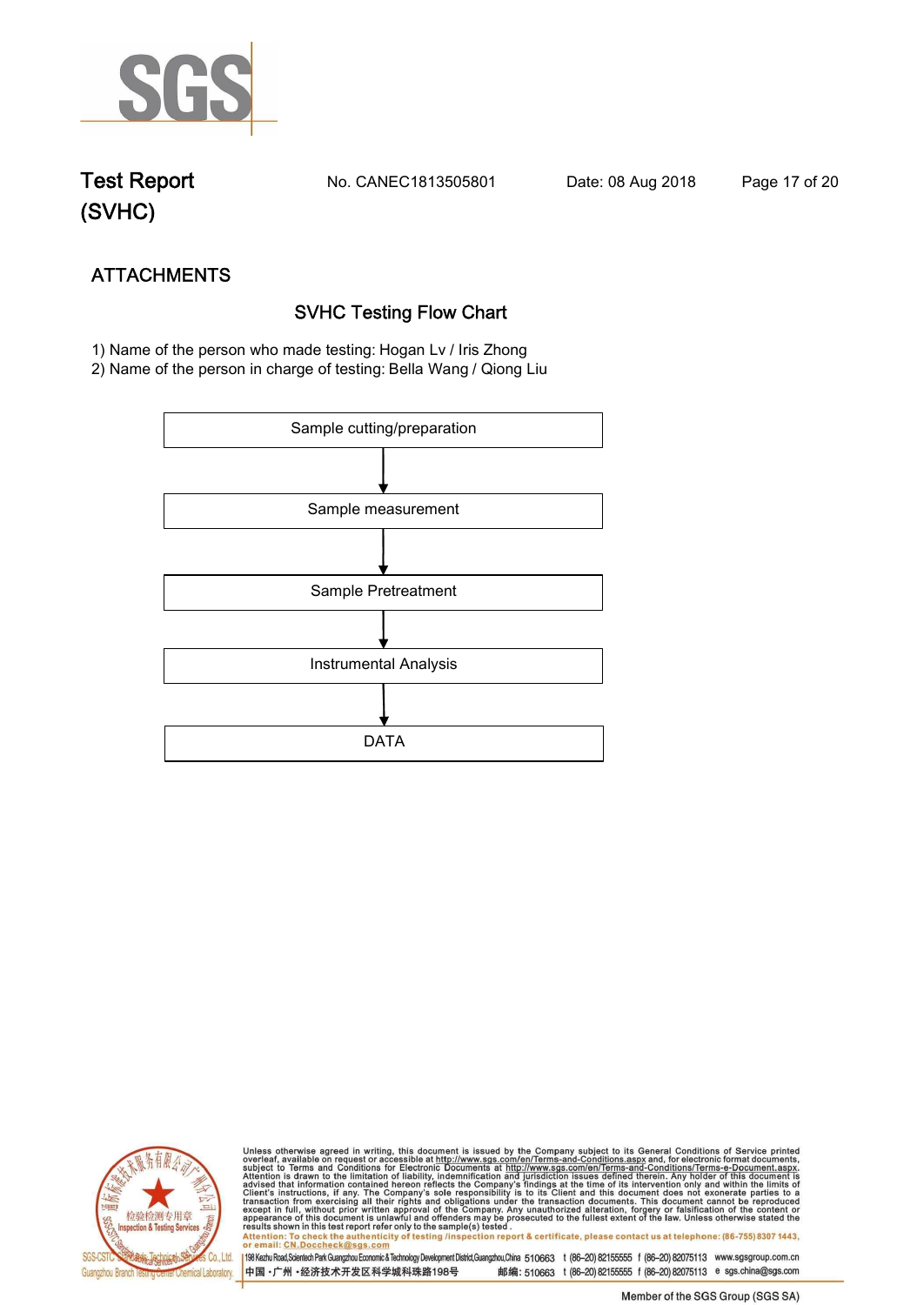

**Test Report. No. CANEC1813505801 Date: 08 Aug 2018. Page 18 of 20.**

**Sample photo:.**







Unless otherwise agreed in writing, this document is issued by the Company subject to its General Conditions of Service printed<br>overleaf, available on request or accessible at http://www.sgs.com/en/Terms-and-Conditions.as

198 Kezhu Road,Scientech Park Guangzhou Economic & Technology Development District,Guangzhou,China 510663 t (86-20) 82155555 f (86-20) 82075113 www.sgsgroup.com.cn 中国·广州·经济技术开发区科学城科珠路198号 邮编: 510663 t (86-20) 82155555 f (86-20) 82075113 e sgs.china@sgs.com

Member of the SGS Group (SGS SA)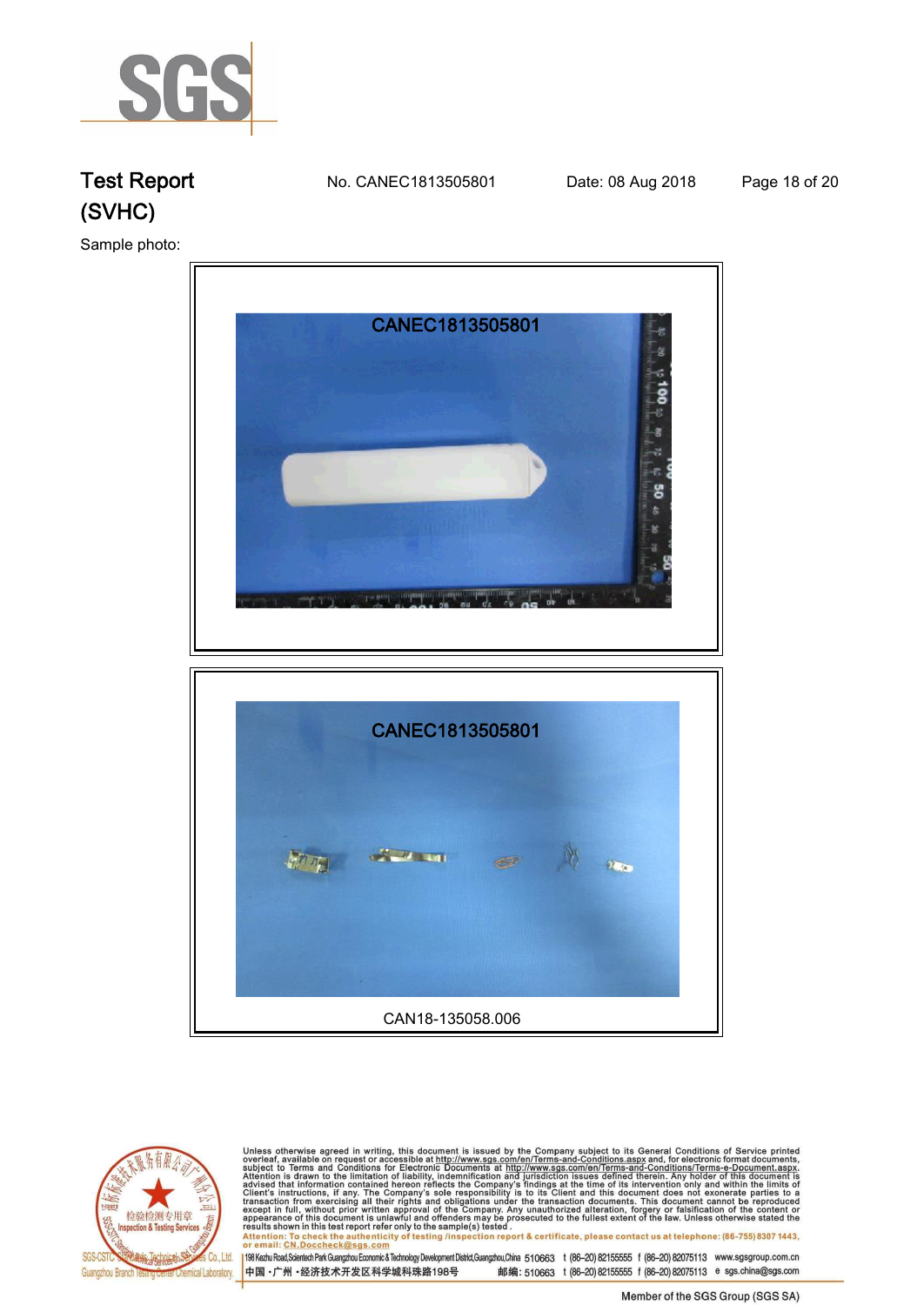

**Test Report. No. CANEC1813505801 Date: 08 Aug 2018. Page 19 of 20.**







Unless otherwise agreed in writing, this document is issued by the Company subject to its General Conditions of Service printed<br>overleaf, available on request or accessible at http://www.sgs.com/en/Terms-and-Conditions.asp results shown in this test report refer only to the sample(s) tested .<br>Attention: To check the authenticity of testing /inspection report & certificate, please contact us at telephone: (86-755) 8307 1443,<br>or email: <u>CN.Doc</u>

198 Kezhu Road,Scientech Park Guangzhou Economic & Technology Development District,Guangzhou,China 510663 t (86-20) 82155555 f (86-20) 82075113 www.sgsgroup.com.cn 中国·广州·经济技术开发区科学城科珠路198号 邮编: 510663 t (86-20) 82155555 f (86-20) 82075113 e sgs.china@sgs.com

Member of the SGS Group (SGS SA)